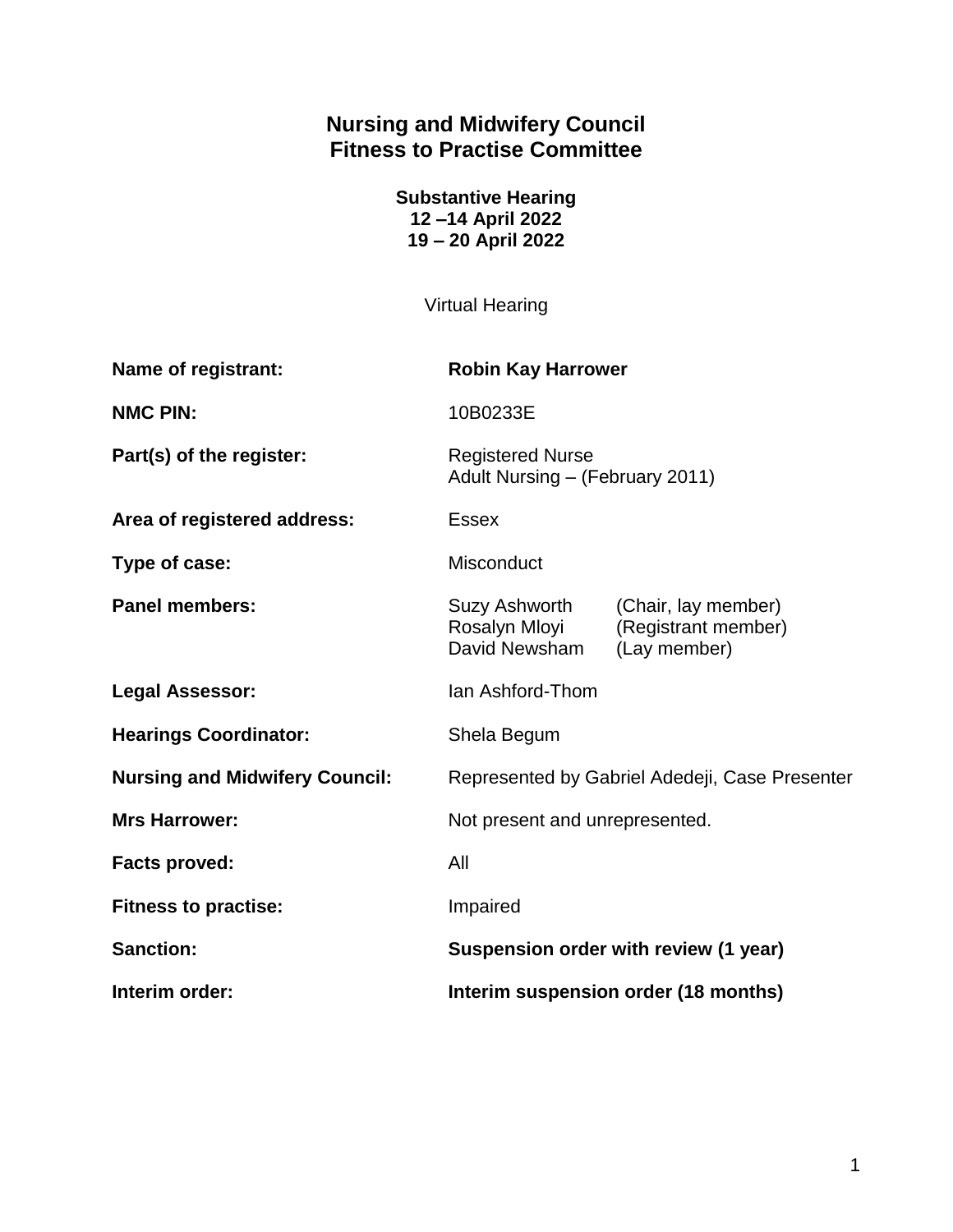#### **Decision and reasons on service of Notice of Hearing**

The panel was informed at the start of this hearing that Mrs Harrower was not in attendance and that the Notice of Hearing letter had been sent to Mrs Harrower's registered email address by secure encrypted delivery on 10 March 2022.

The panel took into account that the Notice of Hearing provided details of the allegation, the time, dates and details of the virtual hearing and, amongst other things, information about Mrs Harrower's right to attend, be represented and call evidence, as well as the panel's power to proceed in her absence.

Mr Adedeji, on behalf of the Nursing and Midwifery Council (NMC), indicated that the notice had complied with the requirements of Rules 11 and 34 of the 'Nursing and Midwifery Council (Fitness to Practise) Rules 2004', as amended (the Rules).

The panel accepted the advice of the legal assessor.

In the light of all of the information available, the panel was satisfied that Mrs Harrower has been served with the Notice of Hearing in accordance with the requirements of Rules 11 and 34.

#### **Decision and reasons on proceeding in the absence of Mrs Harrower**

The panel next considered whether it should proceed in the absence of Mrs Harrower. It had regard to Rule 21 and heard the submissions of Mr Adedeji who invited the panel to continue in the absence of Mrs Harrower.

Mr Adedeji reminded the panel that the principle governing proceeding in absence is one of fairness to the registrant. He further informed the panel that this is to be balanced against fairness to the regulator and the interest of the wider public.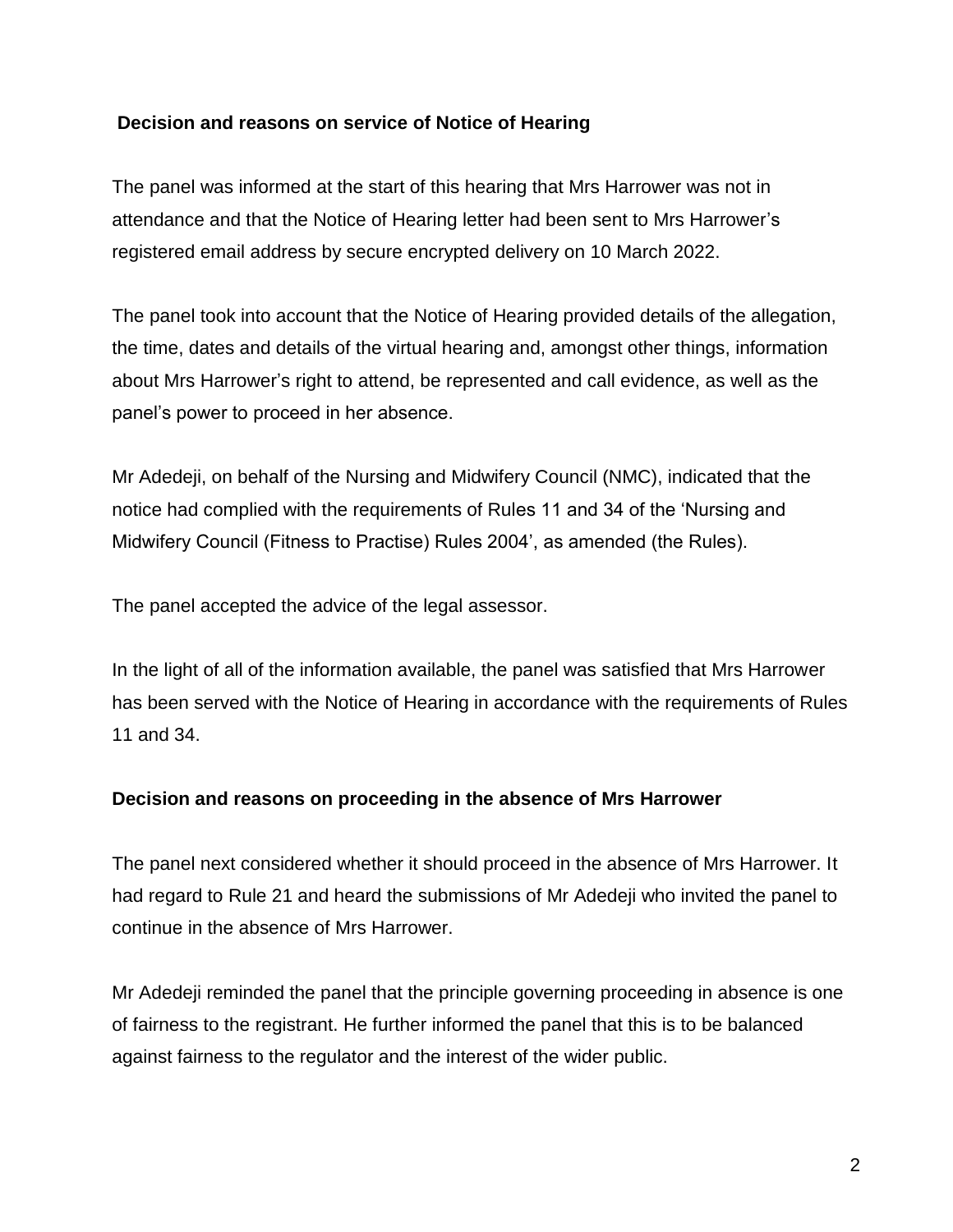Mr Adedeji submitted that it was in the interest of justice to proceed. In respect of fairness to the regulator, he submitted that witnesses have been arranged and warned to attend this hearing. He submitted that the charges are serious involving potential harm to a patient and therefore it is in the public interest for this hearing to proceed. Mr Adedeji invited the panel to proceed in the absence of Mrs Harrower in the interests of safeguarding the reputation of the profession and in fairness to the regulator.

Mr Adedeji referred the panel to the case of *General Medical Council v Adeogba* [2016] EWCA Civ 162 which confirms that whilst the discretion to proceed in the absence of the registrant is one which should only be exercised using great caution, and rarely, the panel should not allow the regulatory process to be frustrated. Mr Adedeji reminded the panel that whilst the registrant has the right to be present at a hearing regarding their fitness to practise, it is not an absolute right and is one which must be weighed against the duty of regulatory bodies to conduct a robust and timely investigatory process.

In closing, Mr Adedeji submitted that Mrs Harrower has had due notice of the hearing, documents have been provided to her and indeed she has provided documents to go before the panel. Mr Adedeji submitted that there is no explanation available to the panel today for her absence and that she has the details of the hearing and the contact details of the case coordinator to reach out to them in the event of any problem, medical or otherwise. On this basis, Mr Adedeji submitted that the balance of fairness falls towards proceeding in the absence of Mrs Harrower.

The panel accepted the advice of the legal assessor.

The panel noted that its discretionary power to proceed in the absence of a registrant under the provisions of Rule 21 is not absolute and is one that should be exercised *'with the utmost care and caution'* as referred to in the case of *R* v *Jones (Anthony William)* (No.2) [2002] UKHL 5.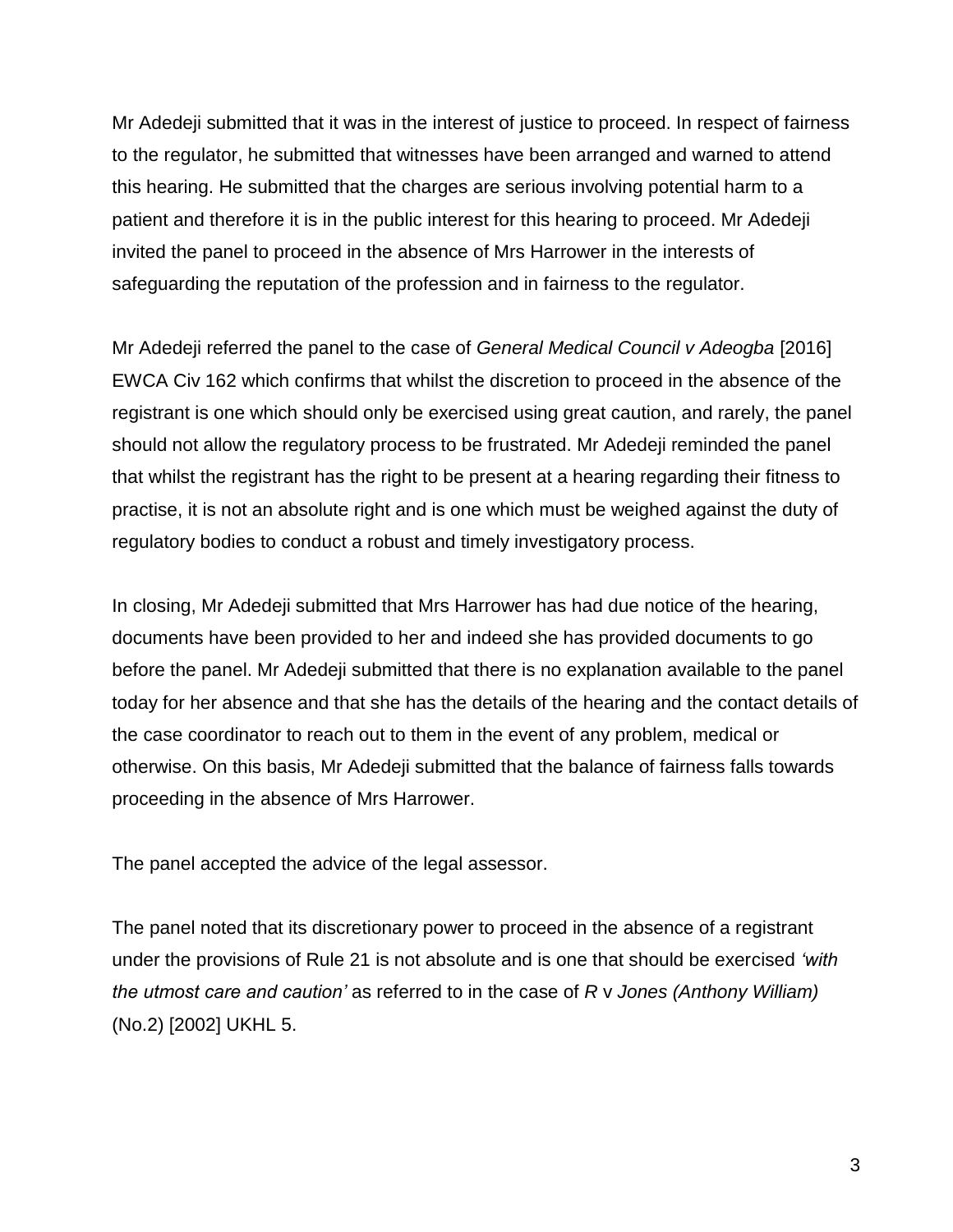Before retiring to making its decision, the panel requested further documentation from Mr Adedeji to support his application to proceed in the absence of Mrs Harrower. Mr Adedeji provided a schedule which documented the NMC's attempts to contact Mrs Harrower before this hearing.

The panel noted that the case coordinator had informed Mrs Harrower of the proposed dates of her hearing in an email dated 14 February 2022, and had commented, *"I understand that you did not want to participate in the hearing. If you change your mind, do let me know."*

Mrs Harrower replied to this email on the same date and stated:

*"I have decided to attend. At least i will be able to have my say. I wont[sic] be represented as i am no longer with the rcn."*

The panel noted that the most recent email from Mrs Harrower to her case coordinator is dated 28 February 2022 in which she provides documentation to submit to the panel as part of her defence. The panel further noted that the Notice of Hearing was sent to Mrs Harrower on 10 March 2022.

The panel had regard to an email from the hearings coordinator to Mrs Harrower dated 11 April 2022, the day before the hearing commenced, which included the joining details of this hearing. It also had regard to the documentation outlining a call made by the hearings coordinator to Mrs Harrower on 11 April 2022 which indicated that there was no answer from Mrs Harrower.

The panel had regard to a further two emails which were sent to Mrs Harrower on the morning of the hearing, 12 April 2022, by the hearings coordinator and her case coordinator. The panel also noted that several attempts to call Mrs Harrower on her registered mobile and landline number were made that morning but there was no response.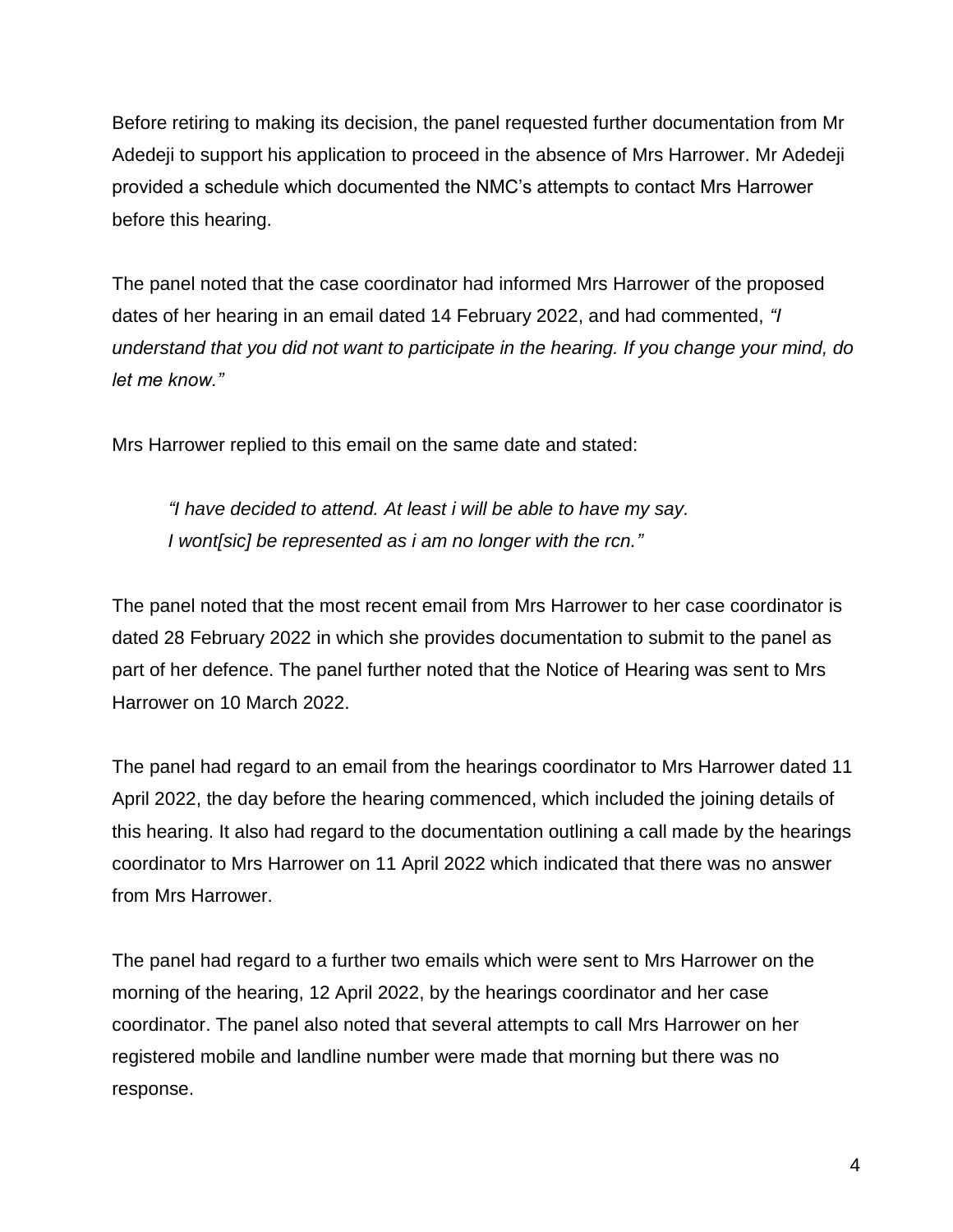In light of all the information before it, the panel has decided to proceed in the absence of Mrs Harrower. In reaching this decision, the panel has considered the submissions of Mr Adedeji, and the advice of the legal assessor. It has had particular regard to the factors set out in the decision of *R v Jones* and *General Medical Council v Adeogba* and had regard to the overall interests of justice and fairness to all parties. It noted that:

- No application for an adjournment has been made by Mrs Harrower;
- Mrs Harrower has indicated she has received the Notice of Hearing;
- Mrs Harrower has previously indicated that she wishes to attend the hearing;
- Several attempts to contact Mrs Harrower were made by the NMC on the day before and the morning of the hearing;
- There is no reason to suppose that adjourning would secure her attendance at some future date;
- Three witnesses have been scheduled to attend this hearing to give live evidence;
- Not proceeding may inconvenience the witnesses, their employer(s) and, for those involved in clinical practice, the clients who need their professional services;
- The charges relate to events that occurred in 2019;
- Further delay may have an adverse effect on the ability of witnesses to accurately recall events; and
- There is a strong public interest in the expeditious disposal of the case.

There is some disadvantage to Mrs Harrower in proceeding in her absence. Although the evidence upon which the NMC relies will have been sent to her at her registered email address. She will not be able to challenge the evidence relied upon by the NMC in person and will not be able to give evidence on her own behalf. However, in the panel's judgement, this can be mitigated in terms of procedural safeguards. The panel can make allowance for the fact that the NMC's evidence will not be tested by cross-examination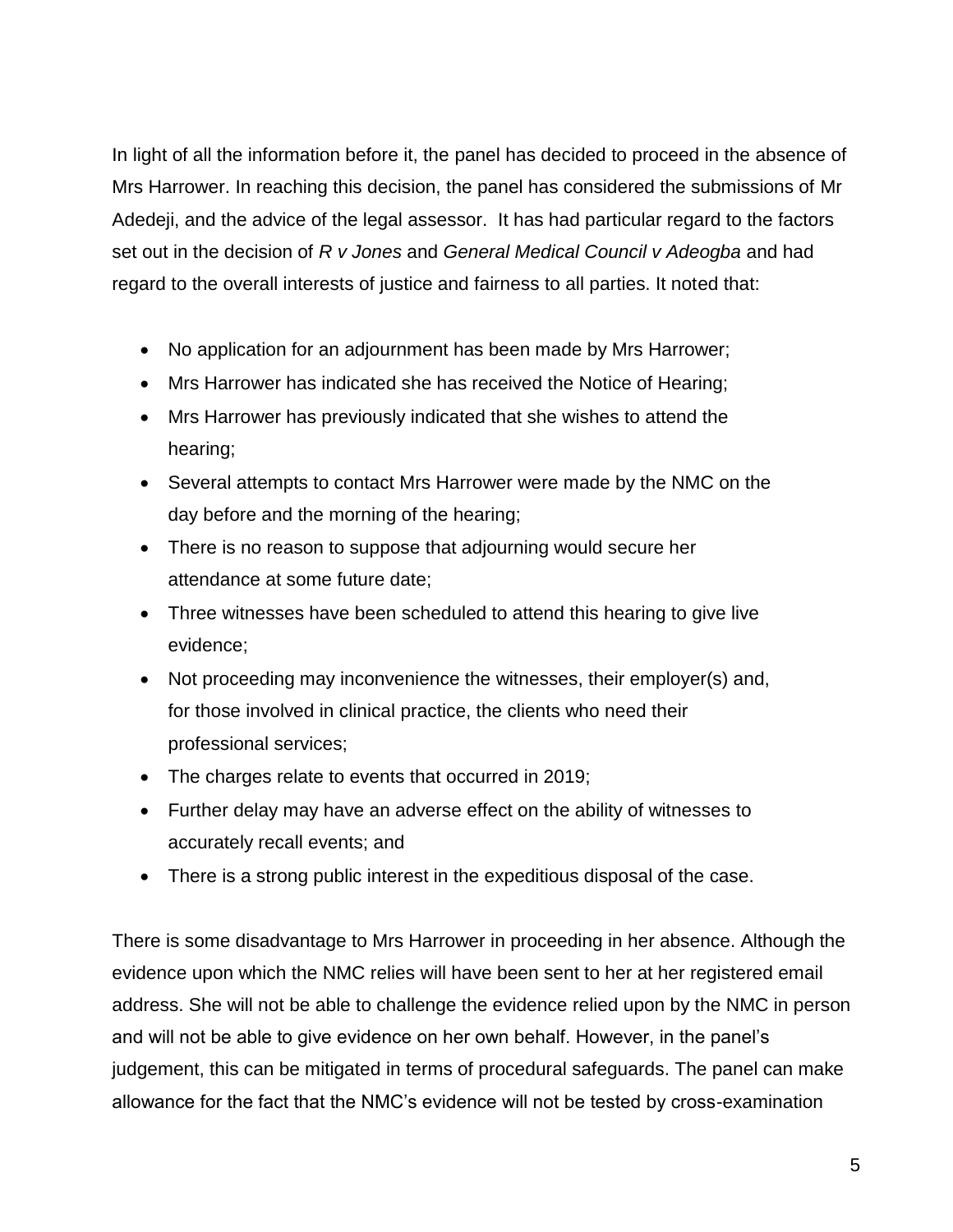and, of its own volition, can explore any inconsistencies in the evidence which it identifies. Furthermore, the limited disadvantage is the consequence of Mrs Harrower's decisions to absent herself from the hearing, waive her rights to attend, and/or be represented, and to not provide evidence or make submissions on her own behalf.

The panel considered the matter of fairness to Mrs Harrower who is not present nor represented at this hearing, and noted that it has received a bundle of documents from her for its consideration. It determined that fairness to the regulator and the wider public interest outweighs any disadvantage to Mrs Harrower caused by proceeding at this point.

In these circumstances, the panel has decided that it is fair, appropriate and proportionate to proceed in the absence of Mrs Harrower. The panel will draw no adverse inference from Mrs Harrower's absence in its findings of fact.

## **Details of charge**

.

That you, a registered nurse, on the 11th December 2019:

- 1) Shouted at and/or made threats towards patient 1 in that you said to Patient 1:
	- a) "I am American you know and if you hurt me I will smack you between the eyes!" or words to that effect.
	- b) "Do that again and I will smash you in the face" or words to that effect.
- 2) Applied an inappropriate restraint on Patient 1 in that you:
	- a) Put your hands underneath Patients 1's chin and/or
	- b) Forced Patient 1's head back. and/or
	- c) Used excessive force

AND in light of the above, your fitness to practise is impaired by reason of your misconduct.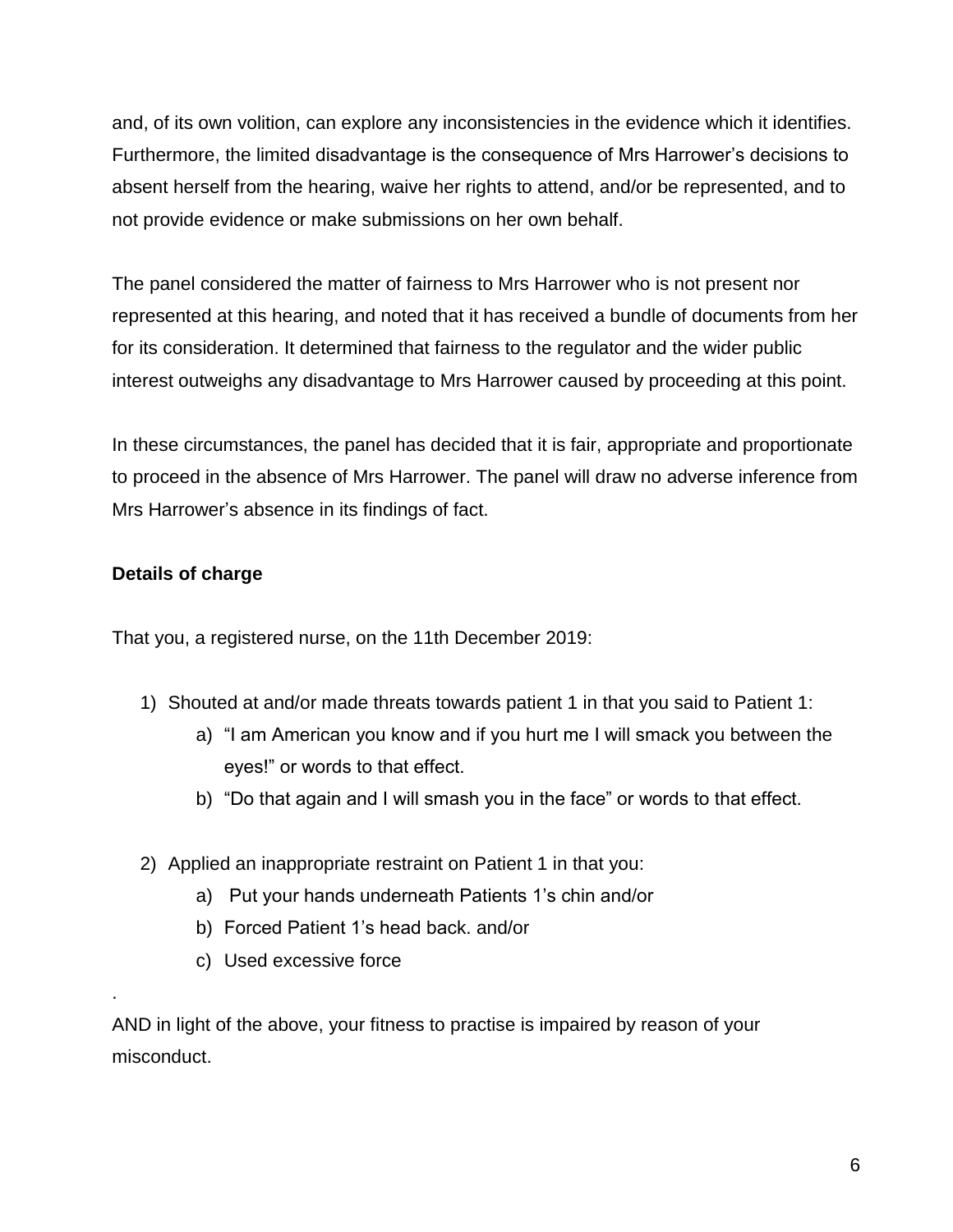#### **Background**

The charges arose whilst Mrs Harrower was employed as a registered nurse by Southend University Hospital NHS Foundation Trust ('the Trust').

On 11 December 2019 Mrs Harrower was called to support on the high dependency unit (HDU) to cover breaks. It is reported that Mrs Harrower did not receive a handover at this time. Mrs Harrower was asked to support with looking after Patient 1 who was described as vulnerable and agitated and was being attended to by Nurse 1 at the time.

The charges relate to alleged inappropriate and aggressive behaviour, both verbal and physical, from Mrs Harrower towards Patient 1.

### **Decision and reasons on application for hearing to be held in private**

At the facts stage of the hearing, Mr Adedeji made a request that this case be held in private on the basis that proper exploration of Mrs Harrower's case involves making reference to matters relating to her health. The application was made pursuant to Rule 19 of 'Nursing and Midwifery Council (Fitness to Practise) Rules 2004', as amended (the Rules).

The legal assessor reminded the panel that while Rule 19(1) provides, as a starting point, that hearings shall be conducted in public, Rule 19(3) states that the panel may hold hearings partly or wholly in private if it is satisfied that this is justified by the interests of any party or by the public interest.

Having heard there will be some reference to Mrs Harrower's health during the course of the hearing, the panel determined to go into private session in connection with such matters as and when they are raised in order to protect Mrs Harrower's privacy.

#### **Decision and reasons on facts**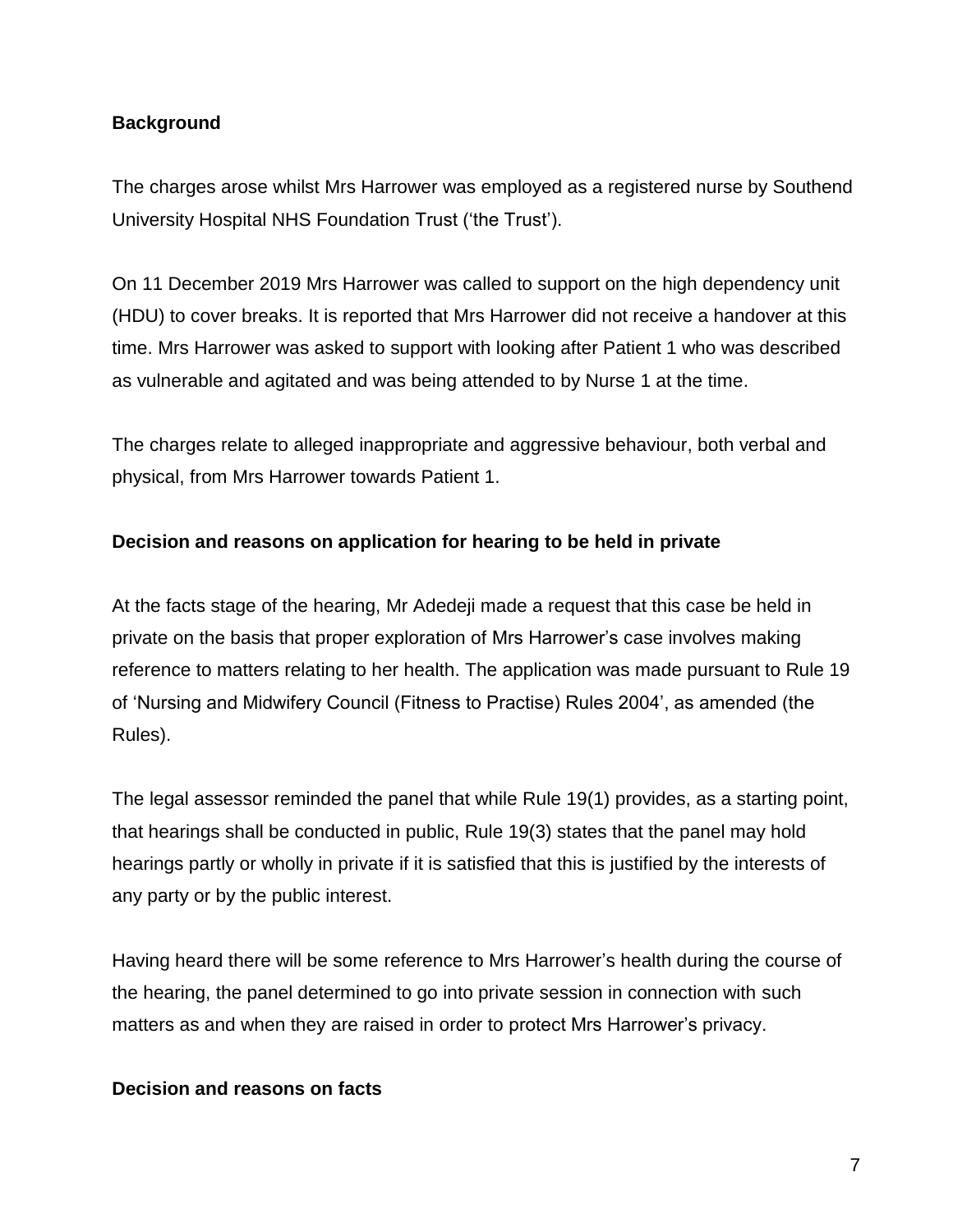In reaching its decisions on the disputed facts, the panel took into account all the oral and documentary evidence in this case together with the submissions made by Mr Adedeji on behalf of the NMC.

The panel heard live evidence from the following witnesses called on behalf of the NMC:

- Witness 1: Deputy Sister for Critical Care Outreach, Southend General Hospital.
- Witness 2: Clinical Fellow, Southend University Hospital.
- Witness 3: Interim Deputy Director of Nursing, Southend General Hospital.

The panel also had regard to Mrs Harrower's written response, prepared for the panel, which included her reflections on the incident that took place on 11 December 2019.

The panel has drawn no adverse inference from the non-attendance of Mrs Harrower.

The panel was aware that the burden of proof rests on the NMC, and that the standard of proof is the civil standard, namely the balance of probabilities. This means that a fact will be proved if a panel is satisfied that it is more likely than not that the incident occurred as alleged.

Before making any findings on the facts, the panel heard and accepted the advice of the legal assessor. It considered the witness and documentary evidence provided by the NMC and the documents provided by Mrs Harrower.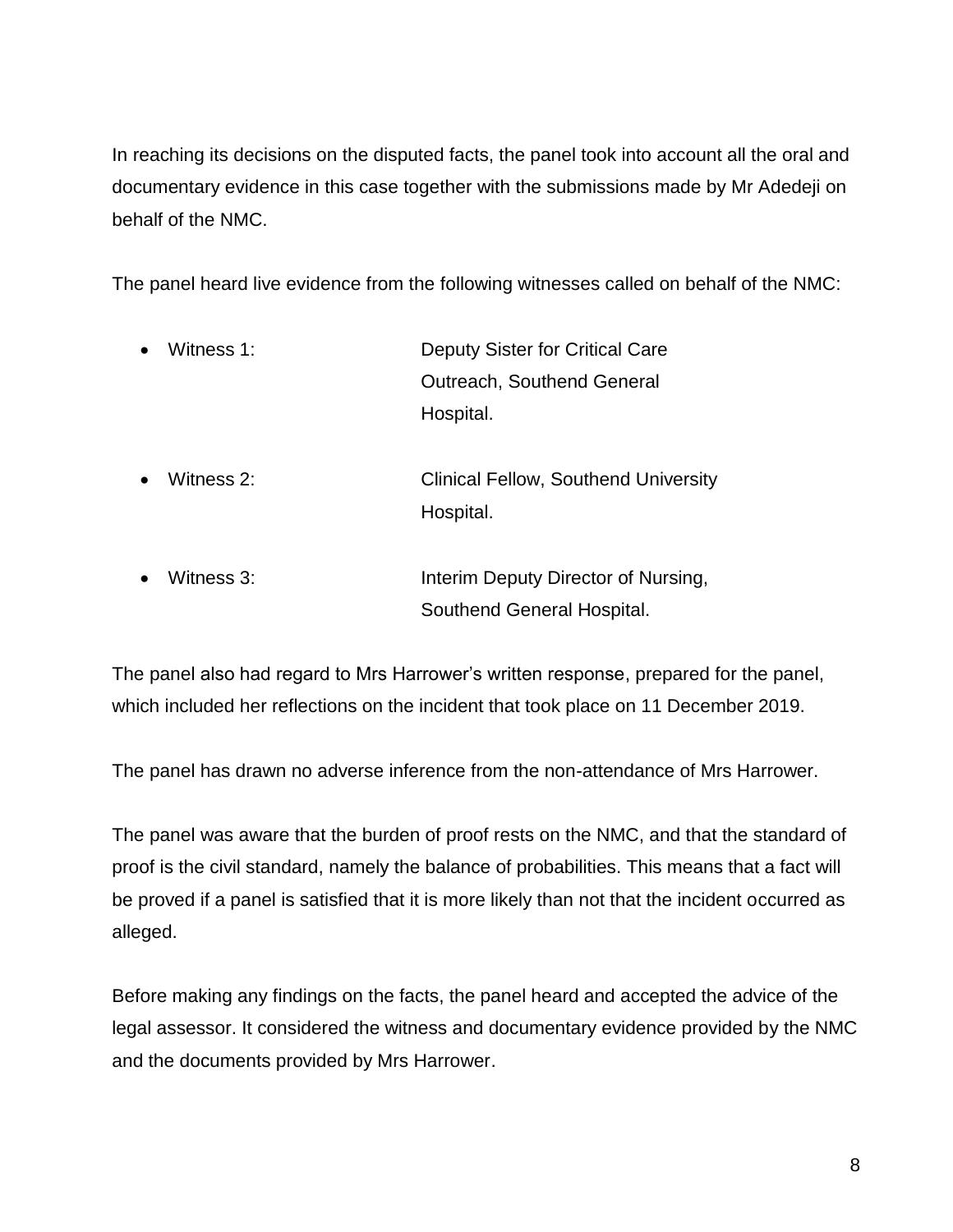The panel then considered each of the charges and made the following findings.

### **Charge 1a**

- 1) Shouted at and/or made threats towards patient 1 in that you said to Patient 1:
	- a) "I am American you know and if you hurt me I will smack you between the eyes!" or words to that effect.

### **This charge is found proved.**

In reaching this decision, the panel took into account the evidence from Witness 1, the incident record and the transcripts of Witness 3's interviews with Witness 1, Nurse 1 and Mrs Harrower. The panel also took into account Mrs Harrower's written response.

The panel considered that the evidence given by Witness 1 in support of this charge was credible and reliable. Witness 1 was clear in her evidence in that she could see Mrs Harrower during the incident and that Mrs Harrower was close to Patient 1's bedside. Witness 1 confirmed that she could not see Mrs Harrower's face whilst she said the words as set out in Charge 1a but she could clearly hear them being said and was able to identify an accent that she attributed to Mrs Harrower. The panel noted that Witness 1's recollection of the words used by Mrs Harrower has been consistent as she has reported the same words being used in the incident report which was produced a few days after the events, in her interview conducted by Witness 3 and also in her written statement provided to the NMC.

The panel took into account Mrs Harrower's interview in the investigation conducted by Witness 3, during which she stated she was talking to Nurse 1 about a different patient that they had dealt with previously. Mrs Harrower's written reflections stated:

*"…I should not have discussed previous patient in vicinity of another patient…"*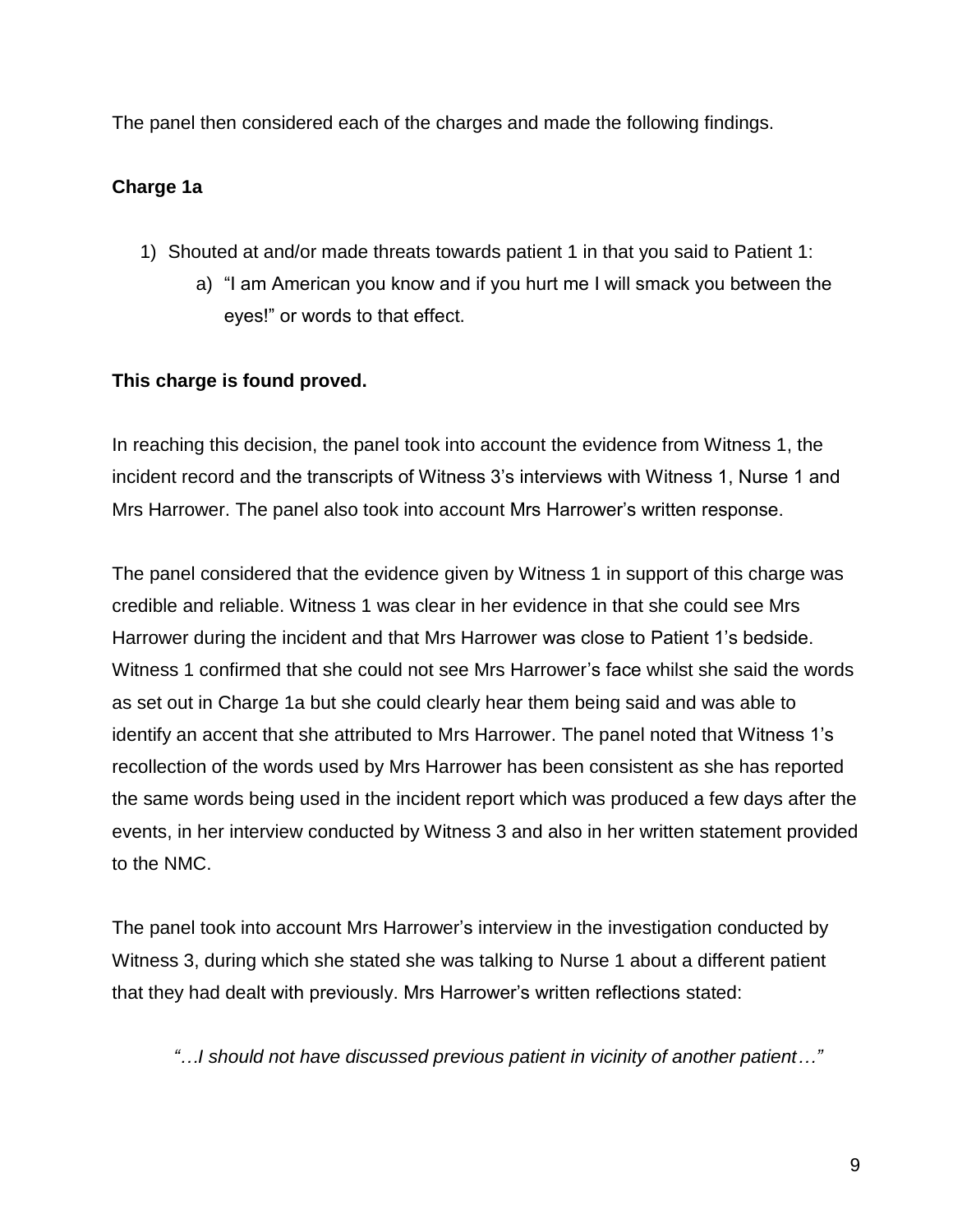The panel noted that in Nurse 1's interview with Witness 3 she stated she did not recall this conversation taking place and it further noted that Witness 1 identified that Mrs Harrower was in close proximity to Patient 1 when the words were heard.

The panel determined that the evidence provided by Witness 1 was more credible, reliable and coherent, and that it preferred Witness 1's evidence to the version of events put forward by Mrs Harrower.

In light of this, the panel concluded that on 11th December 2019, Mrs Harrower shouted at and/or made threats towards patient 1 in that she said to Patient 1 *"I am American you know and if you hurt me I will smack you between the eyes!"* or words to that effect.

The panel therefore found this charge proved.

## **Charge 1 (b)**

- 1) Shouted at and/or made threats towards patient 1 in that you said to Patient 1:
	- b) "Do that again and I will smash you in the face" or words to that effect.

## **This charge is found proved.**

In reaching its decision, the panel had regard to the evidence from Witness 1 and Witness 2 who were both eyewitnesses to this incident and were in close proximity to Mrs Harrower and Patient 1. The panel also took into account the evidence of Witness 3, including notes of interviews with Witnesses 1 and 2, Nurse 1 who was also present, and Mrs Harrower. The panel further had regard to the documentation provided by Mrs Harrower.

The panel considered that the evidence given by Witnesses 1 and 2 in support of this charge was credible and reliable.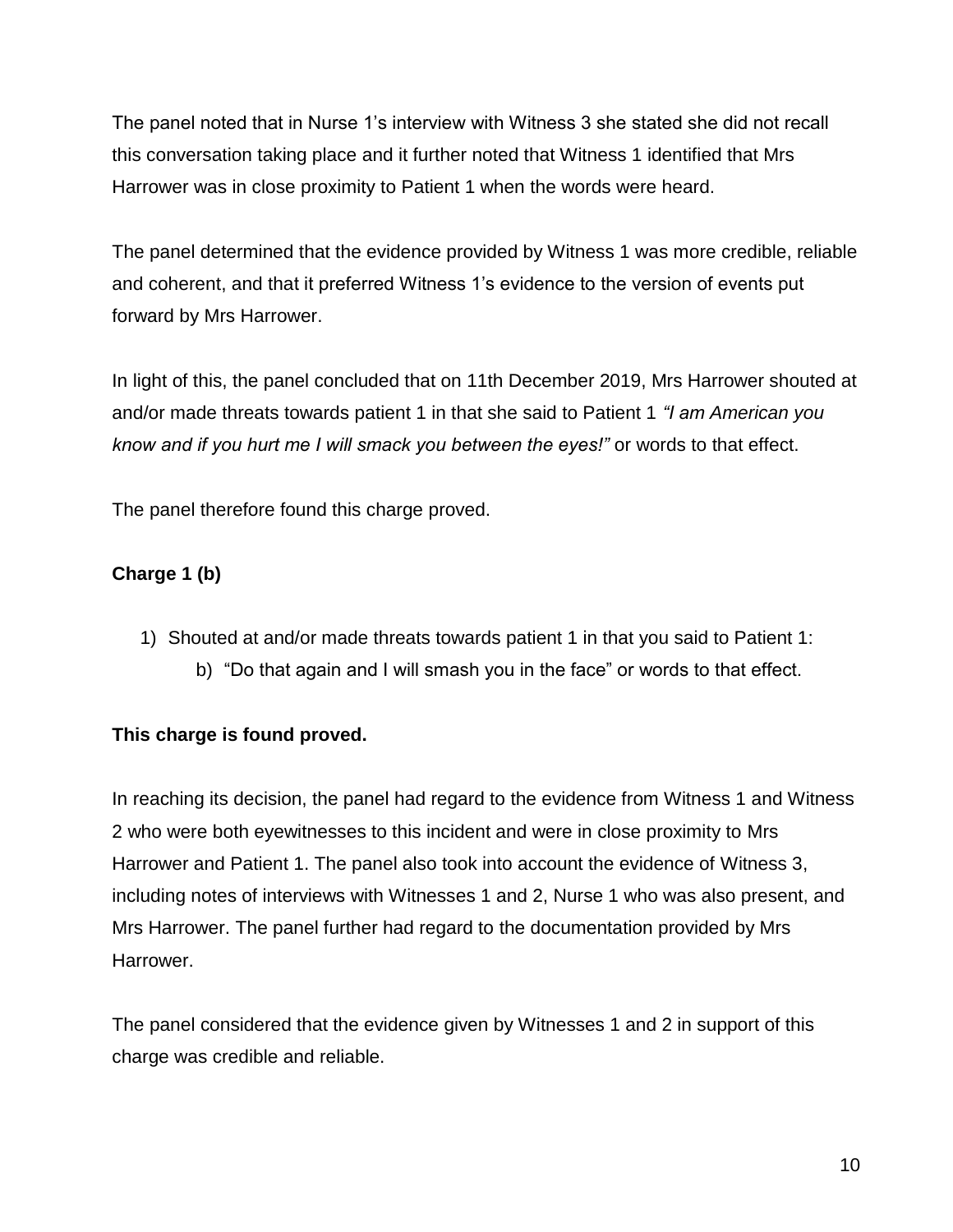Witness 1 gave evidence about the words Mrs Harrower used to Patient 1. She stated that the comments were made in a threatening manner and that Mrs Harrower's hand was raised in a fist at the time.

Witness 2 was clear in her evidence that Mrs Harrower's demeanour towards the patient was threatening and that her tone of voice was raised and also threatening. The panel noted that Witness 2's recollection of the exact words used by Mrs Harrower was not clear.

The panel considered the inconsistencies in the words described by Witness 1 and Witness 2 in relation to Charge 1b. It considered that in the circumstances described, the ability to recall the exact words used by Mrs Harrower may have been weakened due to the witnesses turning their focus to the needs of Patient 1 at the time. Both Witnesses 1 and 2 were clear that the words Mrs Harrower used were inappropriate.

Witness 3 gave evidence that Nurse 1 who was also present with Mrs Harrower during the incident stated in her investigation interview:

*"Yes she did say something but I didn't understand what was said"*

Witness 3 gave evidence that during Mrs Harrower's interview in relation to this incident she stated:

*"I did should at the patient, I was probably loud but I was not aggressive. I was scared for a few seconds."*

The panel noted that Mrs Harrower's written reflections explain that she shouted at Patient 1 as she attempted to grab her scissors. Mrs Harrower's reflections stated: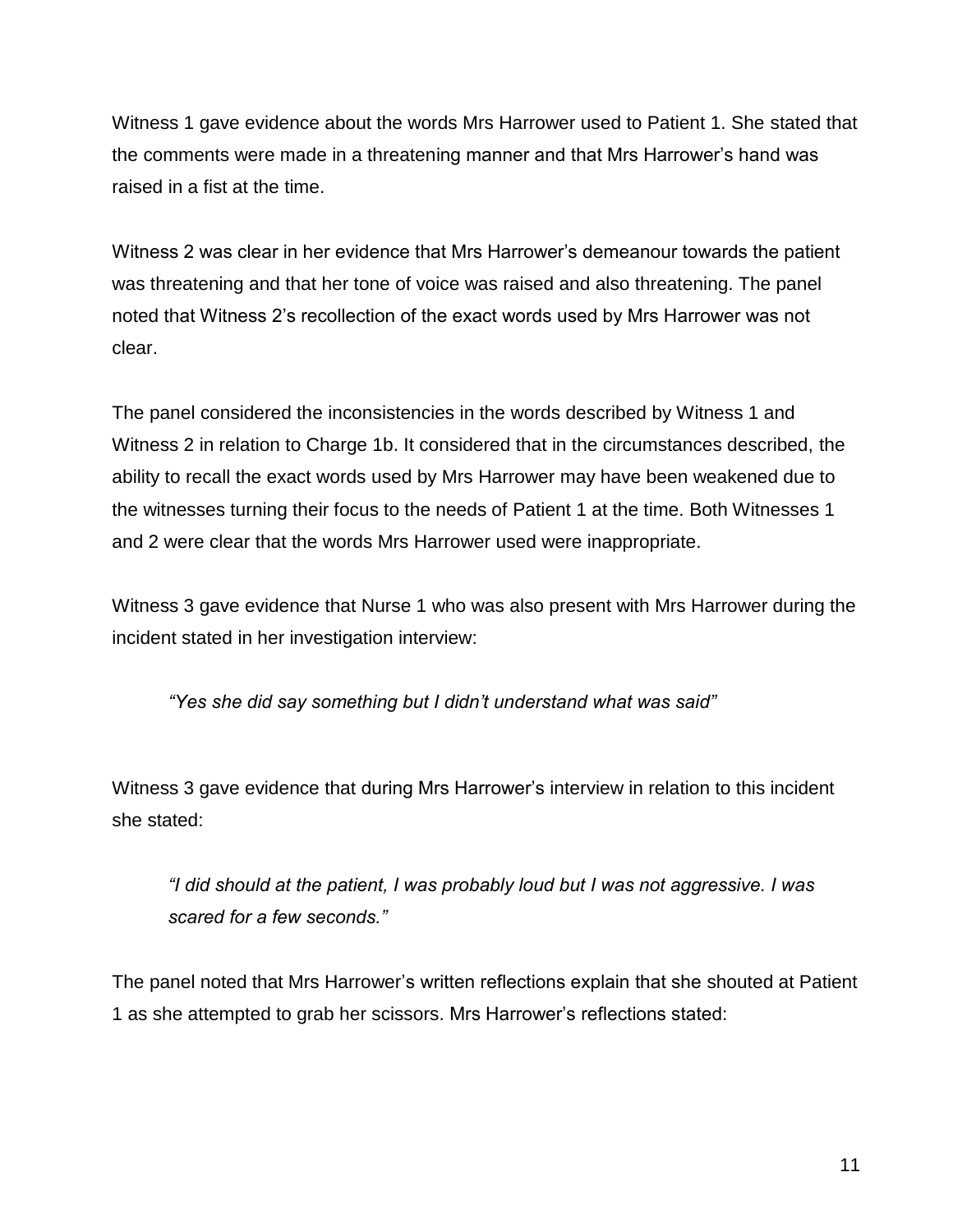*"The patient grabbed my arm that had the scissors and dug into my arm. I told her to stop and let go."*

The panel noted that no other witness reported seeing any scissors.

The panel preferred the evidence provided by Witnesses 1, 2 and 3 to the accounts provided by Mrs Harrower.

The panel therefore found this charge proved.

## **Charge 2 (a), (b) and (c)**

- 2) Applied an inappropriate restraint on Patient 1 in that you:
	- a) Put your hands underneath Patients 1's chin and/or
	- b) Forced Patient 1's head back. and/or
	- c) Used excessive force

## **This charge is found proved.**

In reaching this decision, the panel took into account the evidence of Witnesses 1, 2 and 3, and the information before the panel from Mrs Harrower.

Witness 1 stated that Mrs Harrower had one hand under Patient 1's chin and also that she had pushed Patient 1's head back.

Witness 2 indicated that Mrs Harrower had her hands on Patient 1's neck.

Both Witness 1 and Witness 2, who both directly observed the incident, stated that Mrs Harrower did use excessive force on the patient.

The panel considered Mrs Harrower's account of this incident and note that she stated: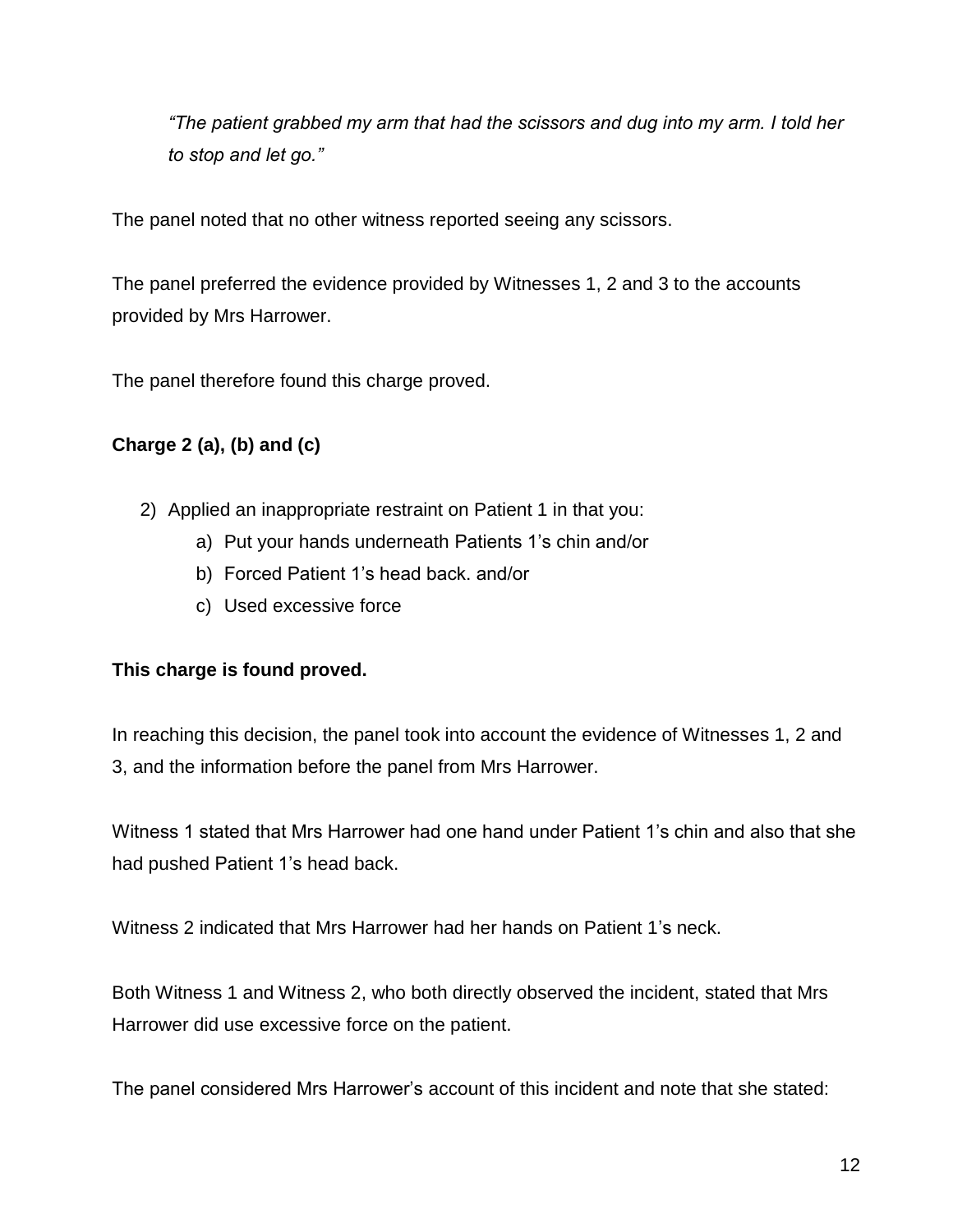*"I'm not sure who was around at this particular time but the patient then grabbed the scissors out of my pocket and I carried out exactly what I was taught in conflict resolution physical training"*

Neither Witness 1 nor Witness 2 recalled seeing any scissors which Mrs Harrower said were bright pink.

Witness 2's evidence indicated that the medical interventions which were being carried out by Mrs Harrower on Patient 1 did not require a pair of scissors nor did they require Mrs Harrower to be holding or touching Patient 1.

The panel preferred the evidence of Witnesses 1 and 2 over the version of events put forward by Mrs Harrower.

The panel determined that Mrs Harrower did put her hands underneath Patients 1's chin, forced Patient 1's head back and used excessive force.

It next considered whether the actions taken by Mrs Harrower represented inappropriate restraint. The panel noted the evidence of Witness 3 in relation to the Trust's policies and procedures on appropriate use of restraint and in what circumstances restraint can be applied.

Witness 3, in her evidence, informed the panel that Patient 1 was bedbound and that there would be no reason to try to restrain such a patient. Witness 1 informed the panel that as a nurse you would try to reassure a patient and try to calm them down verbally. She explained that Patient 1 had grabbed her lanyard but she responded in a very different manner to manage the situation.

Mrs Harrower said in her response for the panel, *"My instincts and actions are from the instruction I received from 1988 onwards."*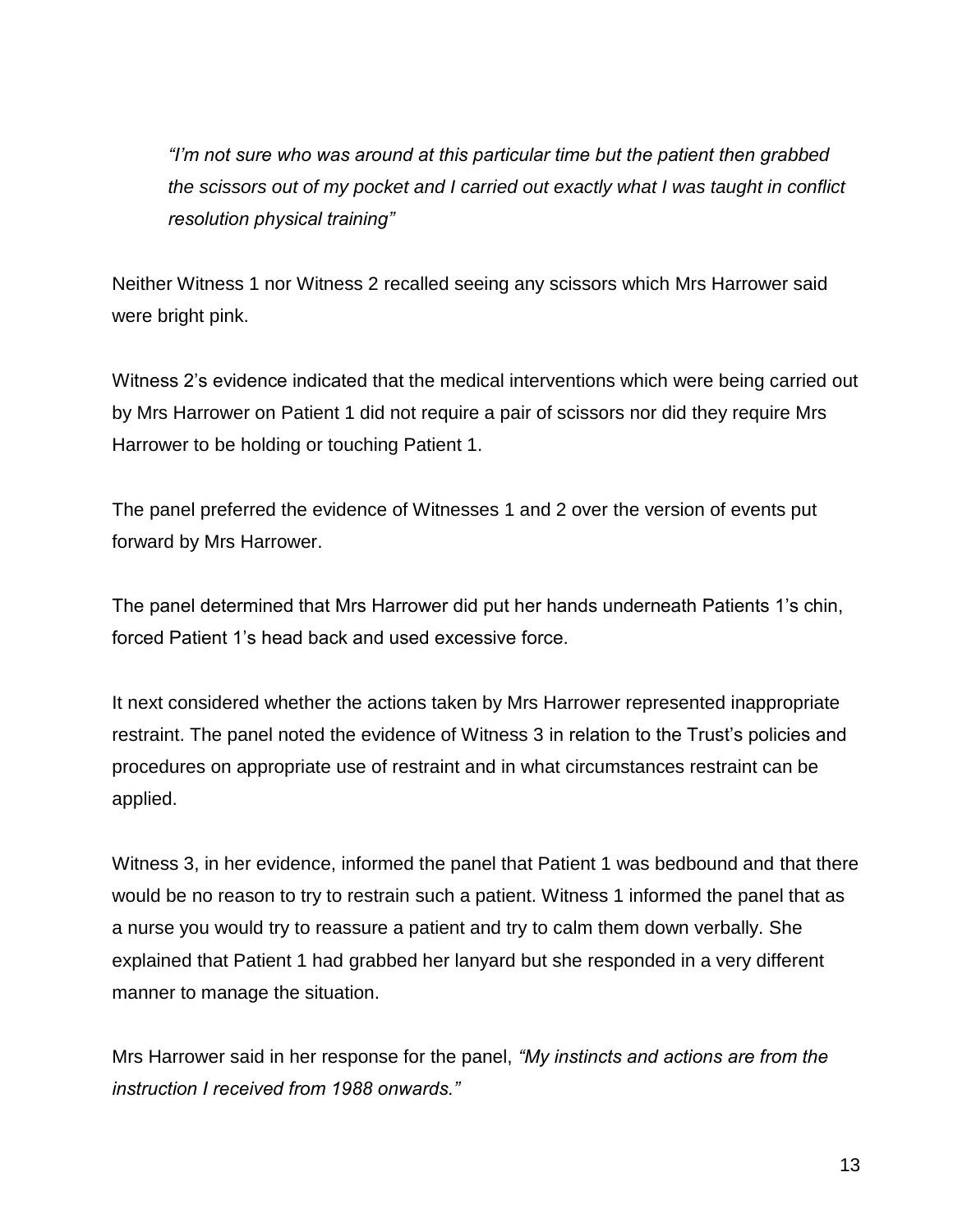However, Witness 3 informed the panel that in this context restraint training had not been part of the Trust's practice since 2016. Witness 3 informed the panel that in order to practise independently in the HDU, Mrs Harrower is likely to have been assessed as competent in respect of policies and procedures.

The panel considered that Patient 1, who was coming out of anaesthesia, was vulnerable, confused, and distressed. The panel was satisfied that the behaviour exhibited by Patient 1 did not necessitate any type of restraint.

The panel also noted that Mrs Harrower identified in her written reflections that she had not received a handover when she arrived on the HDU to provide support. Witness 3 identified in her evidence that it was usual practice for a handover to be given, however the lack of the handover would not give rise to or justify Mrs Harrower's actions.

The panel therefore determined that in these circumstances Mrs Harrower's actions represented an inappropriate restraint of Patient 1.

The panel therefore found this charge proved.

#### **Fitness to practise**

Having reached its determination on the facts of this case, the panel then moved on to consider whether the facts found proved amount to misconduct and, if so, whether Mrs Harrower's fitness to practise is currently impaired. There is no statutory definition of fitness to practise. However, the NMC has defined fitness to practise as a registrant's suitability to remain on the register unrestricted.

The panel, in reaching its decision, has recognised its statutory duty to protect the public and maintain public confidence in the profession. Further, it bore in mind that there is no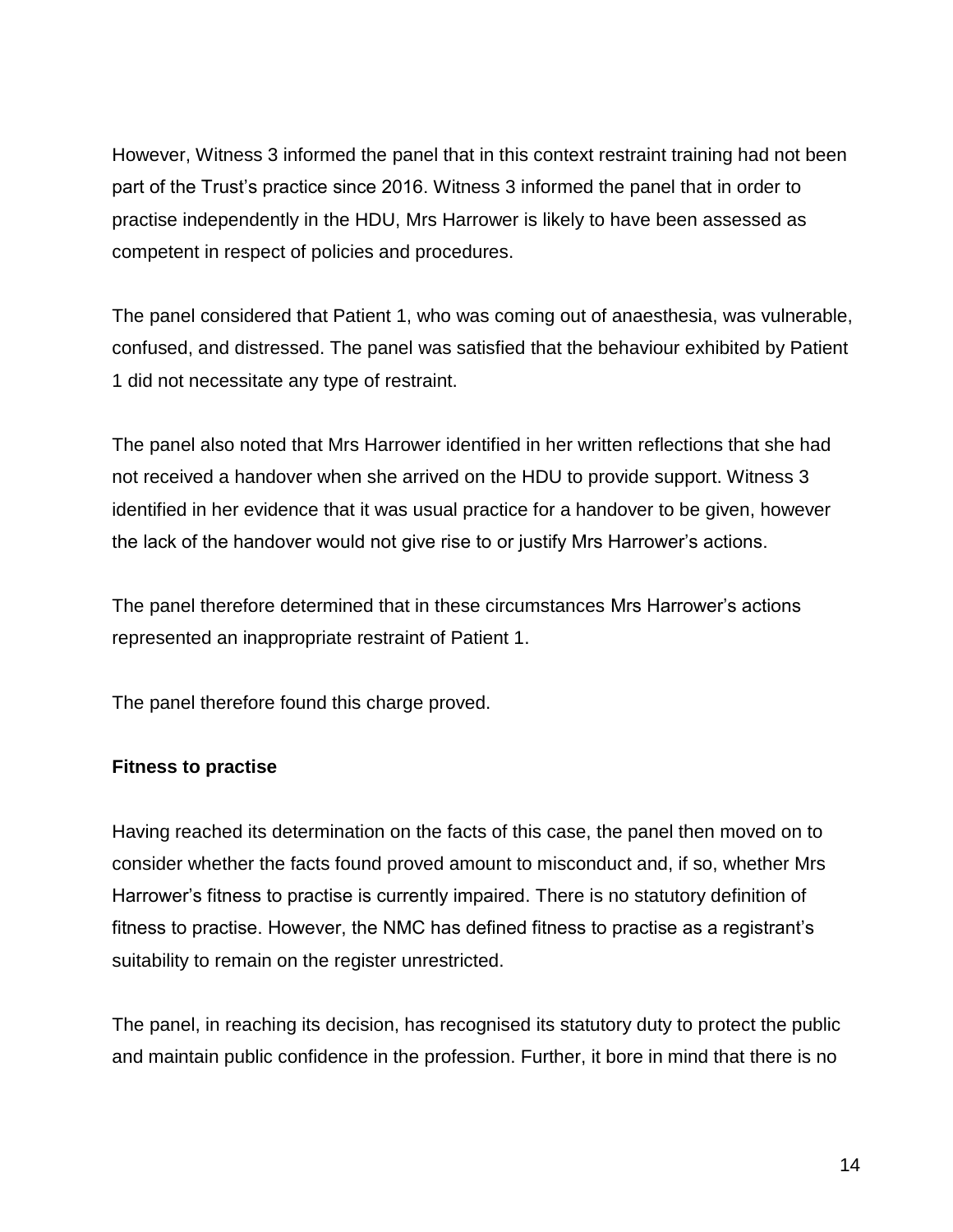burden or standard of proof at this stage and it has therefore exercised its own professional judgement.

The panel adopted a two-stage process in its consideration. First, the panel must determine whether the facts found proved amount to misconduct. Secondly, only if the facts found proved amount to misconduct, the panel must decide whether, in all the circumstances, Mrs Harrower's fitness to practise is currently impaired as a result of that misconduct.

#### **Submissions on misconduct and impairment**

In coming to its decision, the panel had regard to the case of *Roylance v General Medical Council (No. 2)* [2000] 1 AC 311 which defines misconduct as a *'word of general effect, involving some act or omission which falls short of what would be proper in the circumstances.'*

Mr Adedeji submitted that the failings identified in this case were extremely serious and that Mrs Harrower's actions were incompatible with practising as a registered nurse. He submitted that threatening a vulnerable patient with violence and using an inappropriate restraint in an aggressive and angry manner undermined section 1.1 of the NMC Code, as these actions showed failures of the kindness and compassion that were fundamental to nursing practice. He reminded the panel that the patient in this case had limited capacity and was in distress. He acknowledged that although Mrs Harrower's actions had the potential to cause physical harm, there was no evidence that harm occurred.

Mr Adedeji reminded the panel that the incidents occurred in the course of Mrs Harrower's duties as a nurse, and were considered serious by those who witnessed the events. He submitted that Mrs Harrower's behaviour would shock the public.

Mr Adedeji moved on to the issue of impairment and addressed the panel on the need to have regard to protecting the public and the wider public interest. This included the need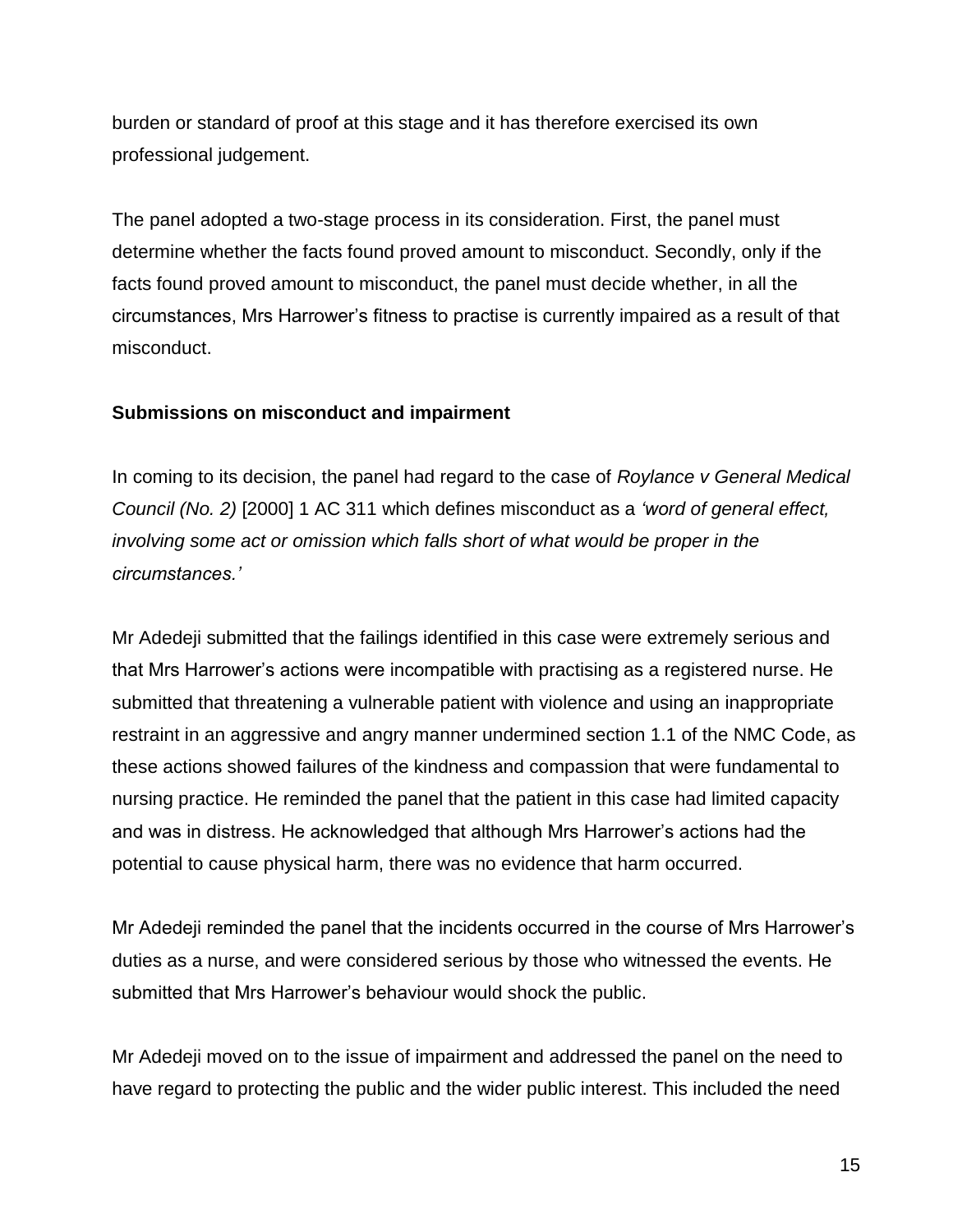to declare and maintain proper standards and maintain public confidence in the profession and in the NMC as a regulatory body.

Mr Adedeji referred the panel to the reflective piece provided by Mrs Harrower and submitted that there must be questions about her reasoning behind why her actions were wrong. Mr Adedeji submitted that whilst Mrs Harrower has identified some of the areas of concern within the reflective piece, there is indication of a clear lack of insight.

Mr Adedeji referred to Charge 1(a) and submitted that Mrs Harrower has denied making verbal threats to Patient 1 although they were clearly heard being said. Mr Adedeji submitted that in relation to Charge 1(a), Mrs Harrower has not demonstrated any insight. Mr Adedeji submitted that there is no plausible excuse for the words set out in Charge 1(a) to have been said to a patient.

In light of Mrs Harrower's lack of insight in respect of Charge 1(a), Mr Adedeji submitted that there is impairment.

In relation to Charge 1(b), which relates to a threat of violence, Mr Adedeji submitted that this had not been denied by Mrs Harrower and referred the panel to the reflective piece in which she states:

*"During the fist[sic] part of episode I was acting according to the code, but once she dug in her fingernails in my arm, I lost the ability to step back objectively. I became totally reactionary in fear of her harming herself or one of us. It was an unfounded fear as she probably did not have the strength to do any of us real harm and we could have stopped blood flow had she caught any of her lines and cut them. Stepping back at that moment would have allowed me to take a deep breath and to lessen the fear of the patient. My only explanation is I was terribly afraid she was going to do herself serious harm.* [PRIVATE]*."*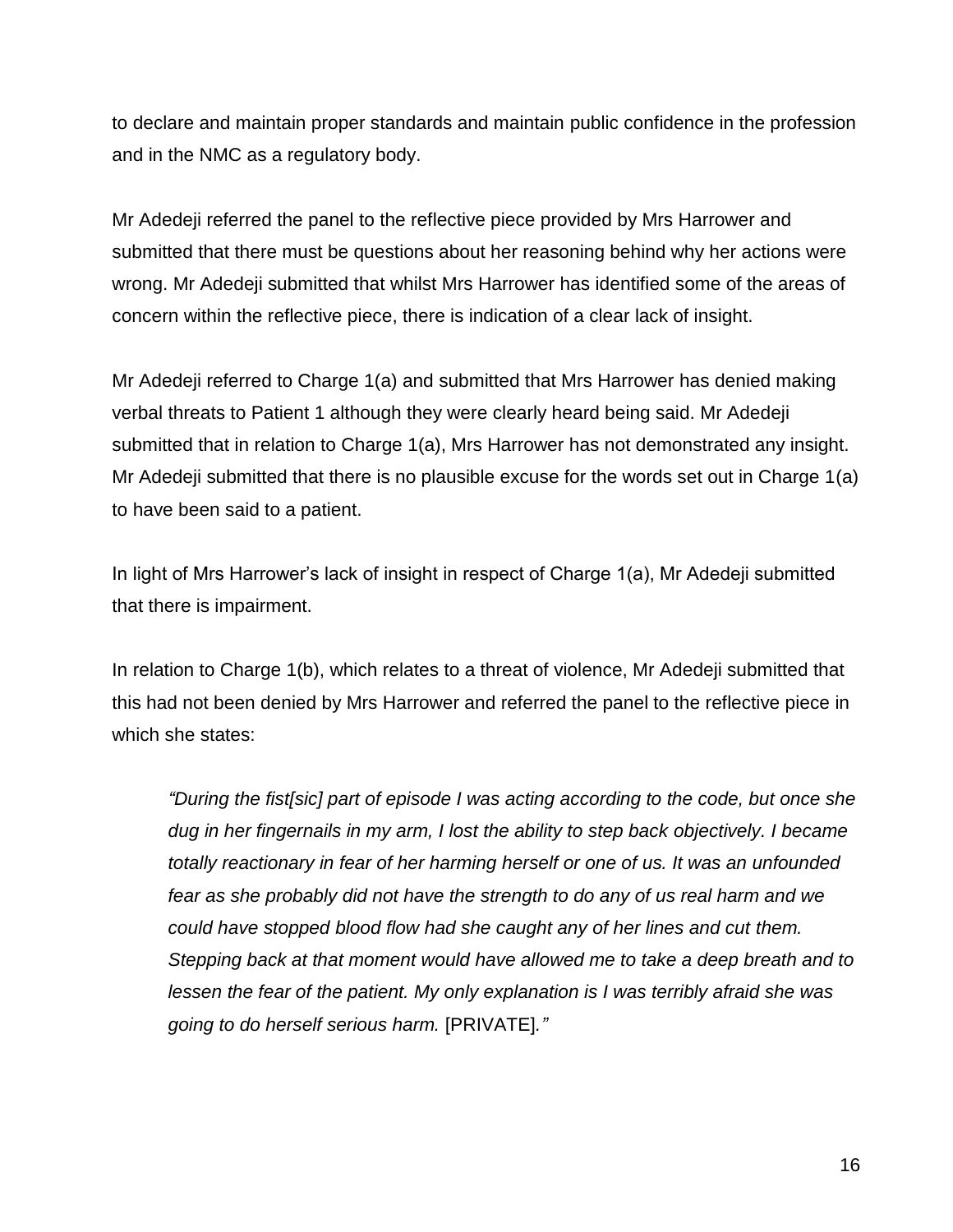Mr Adedeji noted that Mrs Harrower acknowledged that she had an unfounded fear and submitted that there is some insight in relation to charge 2 and her reasons for using an unnecessary physical intervention on a patient.

## [PRIVATE]

However, Mr Adedeji submitted that it is necessary for any registrant including Mrs Harrower to take such steps so that they are not working in high intensity positions unless they are appropriately prepared. Mr Adedeji informed the panel that Mrs Harrower was familiar with the condition of patients within the HDU and that they were often disorientated and confused.

Mr Adedeji submitted that there being a lack of handover cannot be considered as a mitigating factor for the incidents that occurred as it would have been Mrs Harrower's responsibility to make enquiries as to the condition of the patient and any surrounding factors. Mr Adedeji further submitted that if Mrs Harrower did not feel that she was in a position to deal with Patient 1, then it was her responsibility to remove herself from that situation and not to react in the manner that the panel have found proved.

Mr Adedeji referred to Mrs Harrower's comments in relation to effective communication with colleagues. He submitted that she did not address in her reflective piece the steps she could have taken to remove herself from the situation and/or avoid placing herself in this position in the first place. Mr Adedeji submitted that whilst there is some insight, Mrs Harrower has not taken full responsibility for where she went wrong.

## [PRIVATE]

Mr Adedeji submitted that Mrs Harrower's reflections do not go far enough to exclude the possibility of the misconduct displayed by her to recurring if she were allowed to return to unrestricted practice.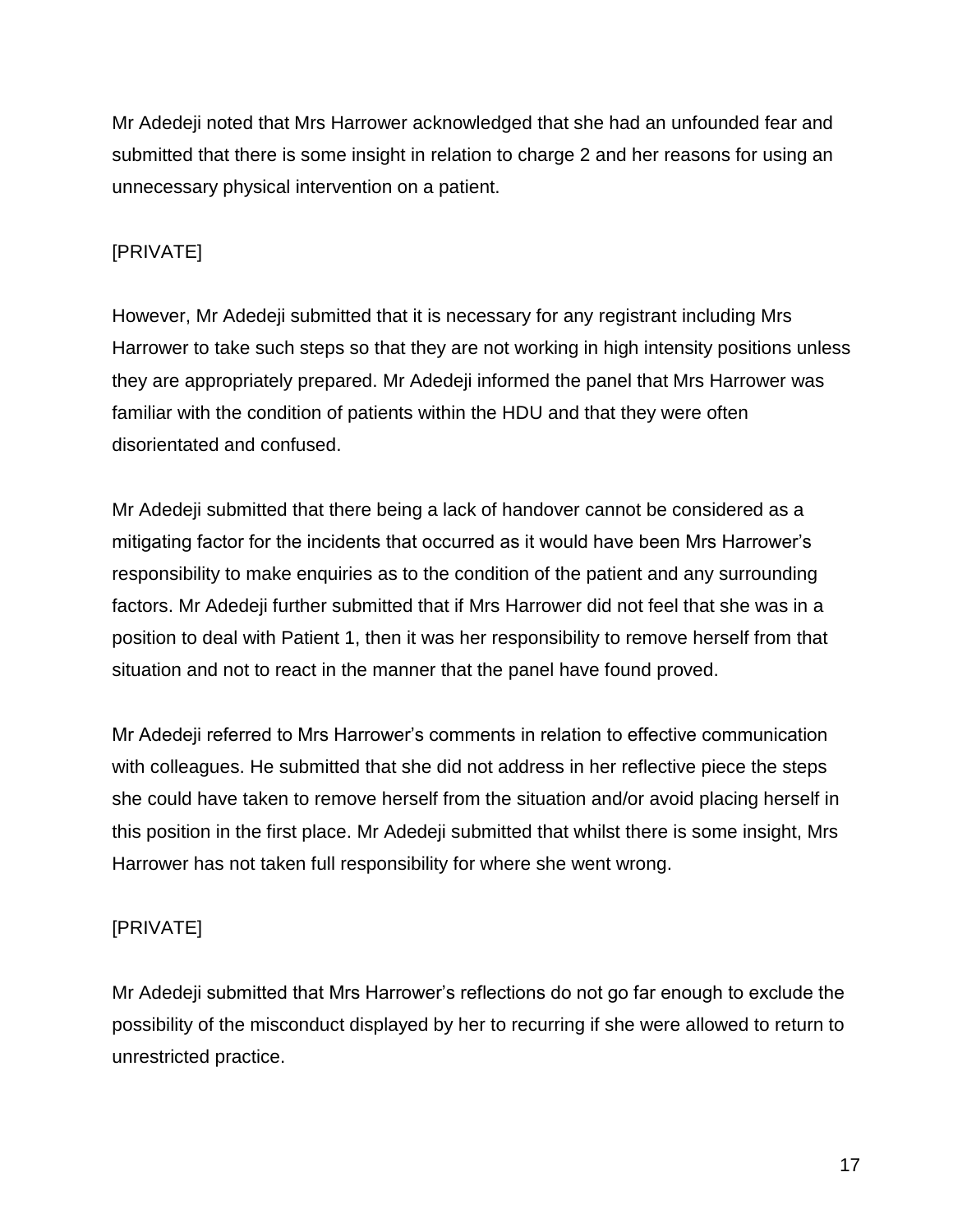Mr Adedeji submitted that the words used by Mrs Harrower were of a threatening nature, including threats of physical violence and occurred more than once in the same incident. He submitted that the panel cannot be satisfied that Mrs Harrower no longer poses a risk or that the risk of repetition is low. Mr Adedeji submitted that there is nothing to show that if Mrs Harrower was placed in a similar situation that she would not react in a similar manner.

In closing, Mr Adedeji submitted that Mrs Harrower's fitness to practise is impaired by reason of her serious professional misconduct. Mr Adedeji submitted that a finding of impairment is in the public interest and that the public would be shocked to learn that a nurse was behaving in the manners described. Mr Adedeji finally submitted that there is clear ongoing impairment and a clear lack of insight from Mrs Harrower.

The panel accepted the advice of the legal assessor which included reference to a number of relevant judgments. These included: *Roylance v General Medical Council* (No 2) [2000] 1 A.C. 311, *Nandi v General Medical Council* [2004] EWHC 2317 (Admin), and *Council for Healthcare Regulatory Excellence v (1) Nursing and Midwifery Council (2) and Grant*  [2011] EWHC 927 (Admin)*.* The legal assessor reminded the panel that it should have regard to the terms of 'The Code: Professional standards of practice and behaviour for nurses and midwives (2015' (the Code) in making its decision.

#### **Decision and reasons on misconduct**

When determining whether the facts found proved amount to misconduct, the panel had regard to the terms of the Code.

The panel was of the view that Mrs Harrower's actions did fall significantly short of the standards expected of a registered nurse, and that Mrs Harrower's actions amounted to a breach of the Code. Specifically:

## *'1 Treat people as individuals and uphold their dignity*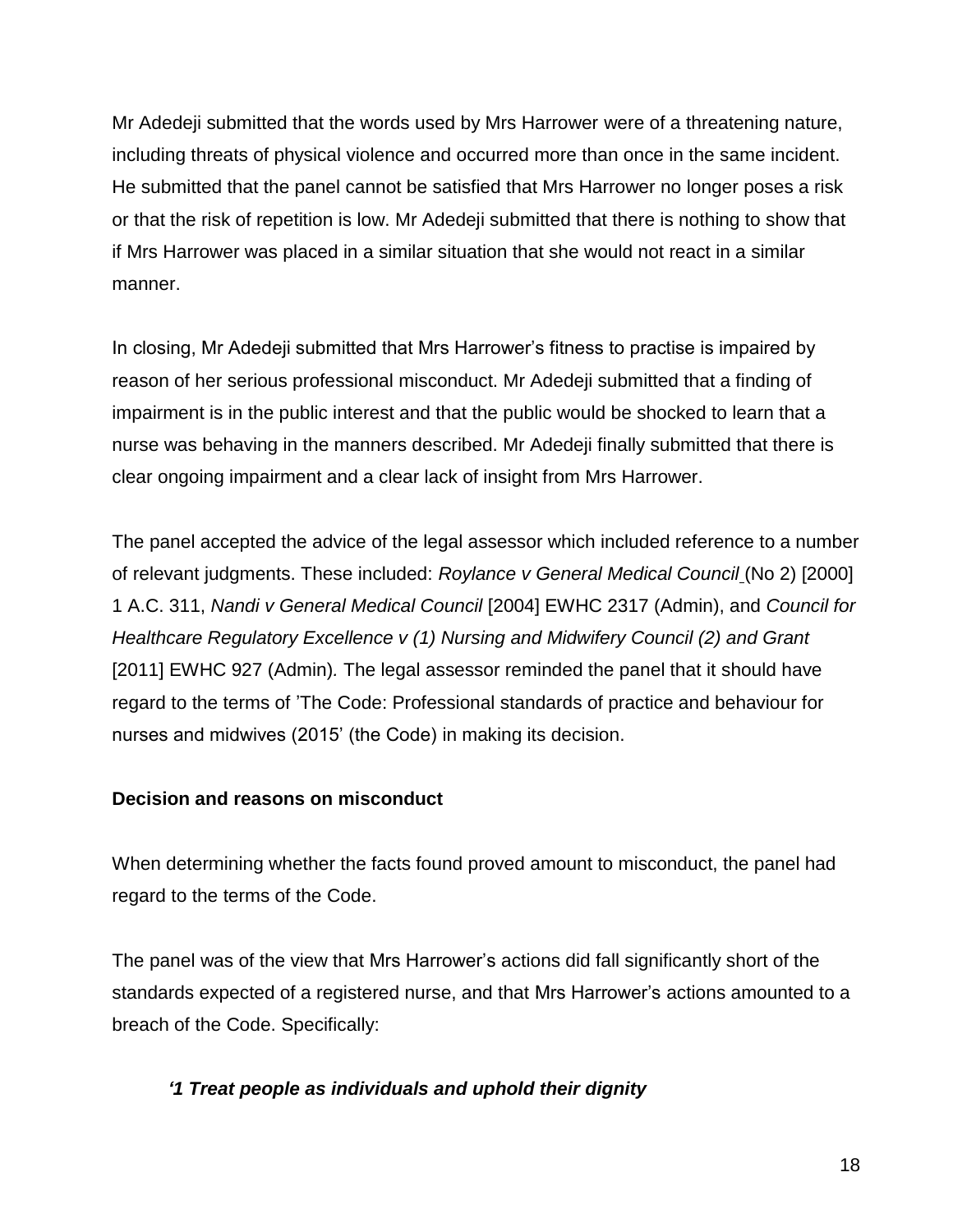*1.1 treat people with kindness, respect and compassion 1.5respect and uphold people's human rights*

#### *2 Listen to people and respond to their preferences and concerns*

*2.6 recognise when people are anxious or in distress and respond compassionately and politely*

# *3 Make sure that people's physical, social and psychological needs are assessed and responded to*

*3.1 pay special attention to promoting wellbeing, preventing ill-health and meeting the changing health and care needs of people during all life stages*

#### *4 Act in the best interests of people at all times*

*4.1 balance the need to act in the best interests of people at all times with the requirement to respect a person's right to accept or refuse treatment*

# *19 Be aware of, and reduce as far as possible, any potential for harm associated with your practice*

*19.1 take measures to reduce as far as possible, the likelihood of mistakes, near misses, harm and the effect of harm if it takes place*

*19.2 take account of current evidence, knowledge and developments in reducing mistakes and the effect of them and the impact of human factors and system failures (see the note below)*

*19.4 take all reasonable personal precautions necessary to avoid any potential health risks to colleagues, people receiving care and the public*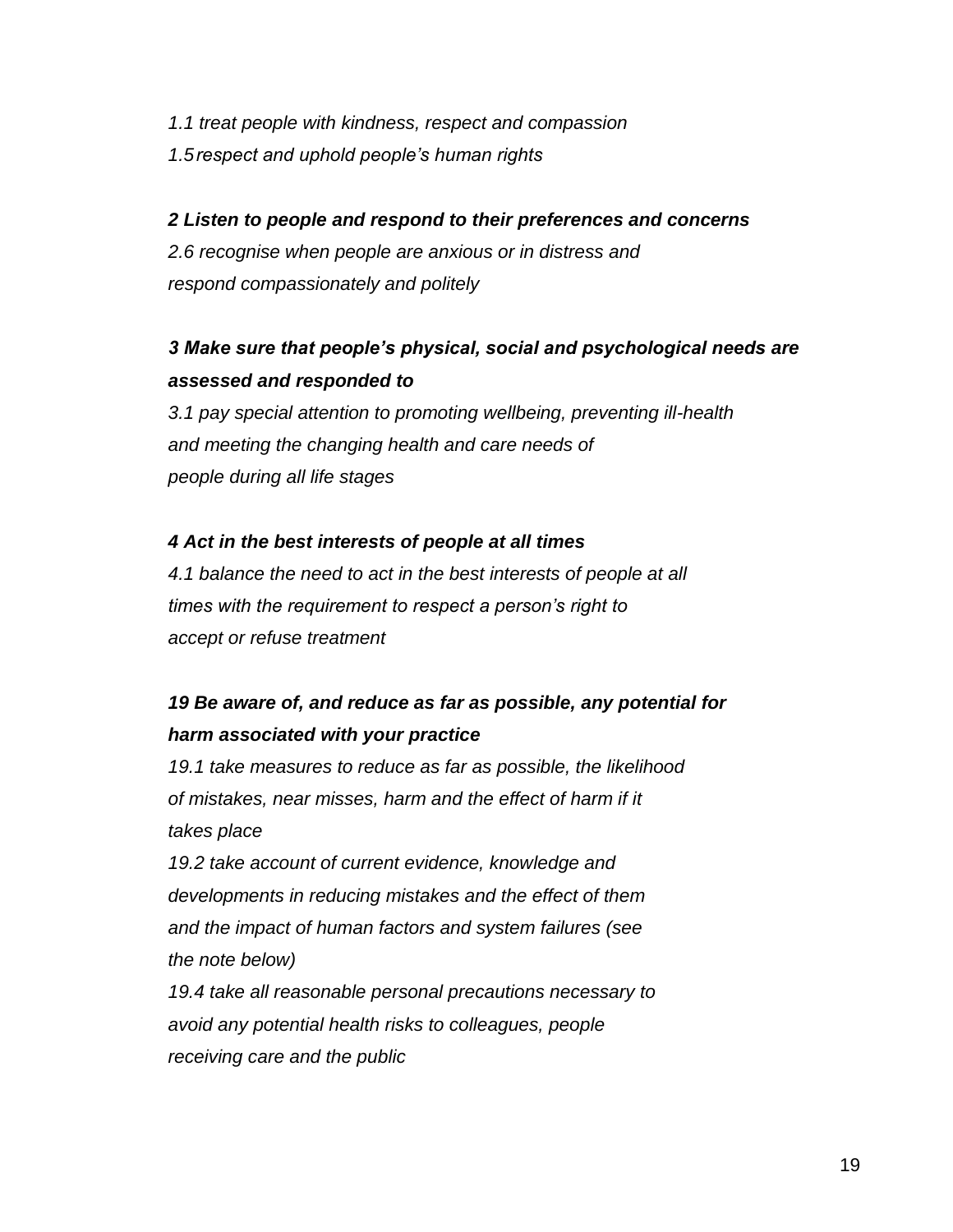*20 Uphold the reputation of your profession at all times 20.1 keep to and uphold the standards and values set out in the Code 20.5 treat people in a way that does not take advantage of their vulnerability or cause them upset or distress*

*24 Respond to any complaints made against you professionally 24.2 use all complaints as a form of feedback and an opportunity for reflection and learning to improve practice*

The panel appreciated that breaches of the Code do not automatically result in a finding of misconduct. However, the panel was of the view that the behaviour and actions found proved amount to misconduct as defined in the case of *Roylance v General Medical Council* as a *'word of general effect, involving some act or omission which falls short of what would be proper in the circumstances.'*

The panel noted that Mrs Harrower was verbally aggressive and threatening towards a patient more than once during the same incident and also applied an inappropriate restraint. It noted that the incident occurred during the course of Mrs Harrower's professional duties as a nurse. The panel further noted that Mrs Harrower's aggression was directed towards a patient who was vulnerable, disorientated and confused and that her actions had potential to cause harm to the patient.

In her reflective statement, although Mrs Harrower did not evidence full insight, she did note a number of times that she had failed to act in accordance with the standards expected of a registered nurse as set out in the Code.

The panel found that Mrs Harrower's actions did fall seriously short of the conduct and standards expected of a nurse and amounted to misconduct.

#### **Decision and reasons on impairment**

20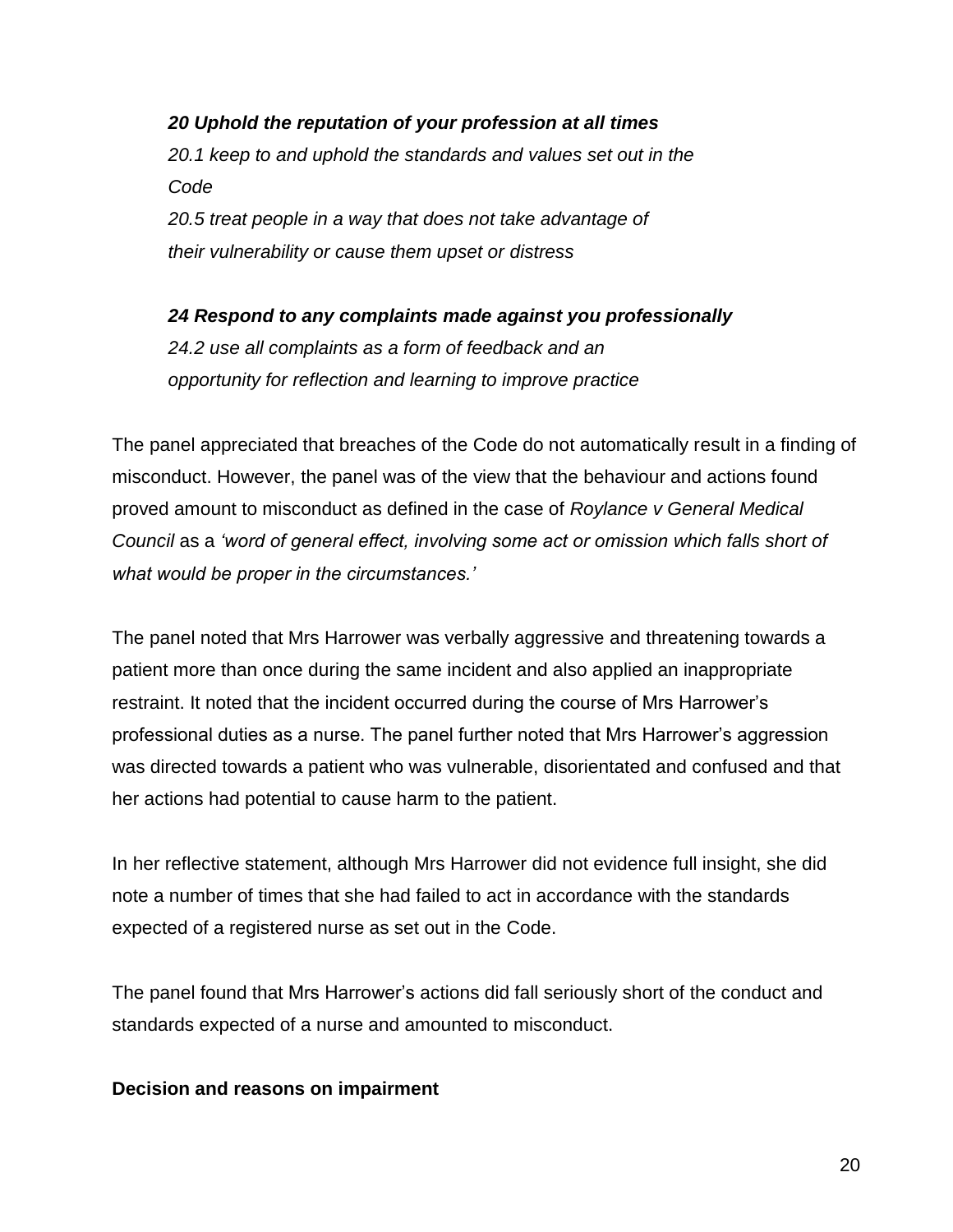The panel next went on to decide if as a result of the misconduct, Mrs Harrower's fitness to practise is currently impaired.

Nurses occupy a position of privilege and trust in society and are expected at all times to be professional and to maintain professional boundaries. Patients and their families must be able to trust nurses with their lives and the lives of their loved ones. To justify that trust, nurses must be honest and open and act with integrity. They must make sure that their conduct at all times justifies both their patients' and the public's trust in the profession.

In this regard the panel considered the judgment of Mrs Justice Cox in the case of *CHRE v NMC and Grant* in reaching its decision. In paragraph 74, she said:

*'In determining whether a practitioner's fitness to practise is impaired by reason of misconduct, the relevant panel should generally consider not only whether the practitioner continues to present a risk to members of the public in his or her current role, but also whether the need to uphold proper professional standards and public confidence in the profession would be undermined if a finding of impairment were not made in the particular circumstances.'*

In paragraph 76, Mrs Justice Cox referred to Dame Janet Smith's "test" which reads as follows:

*'Do our findings of fact in respect of the doctor's misconduct, deficient professional performance, adverse health, conviction, caution or determination show that his/her fitness to practise is impaired in the sense that s/he:*

*a) has in the past acted and/or is liable in the future to act so as to put a patient or patients at unwarranted risk of harm; and/or*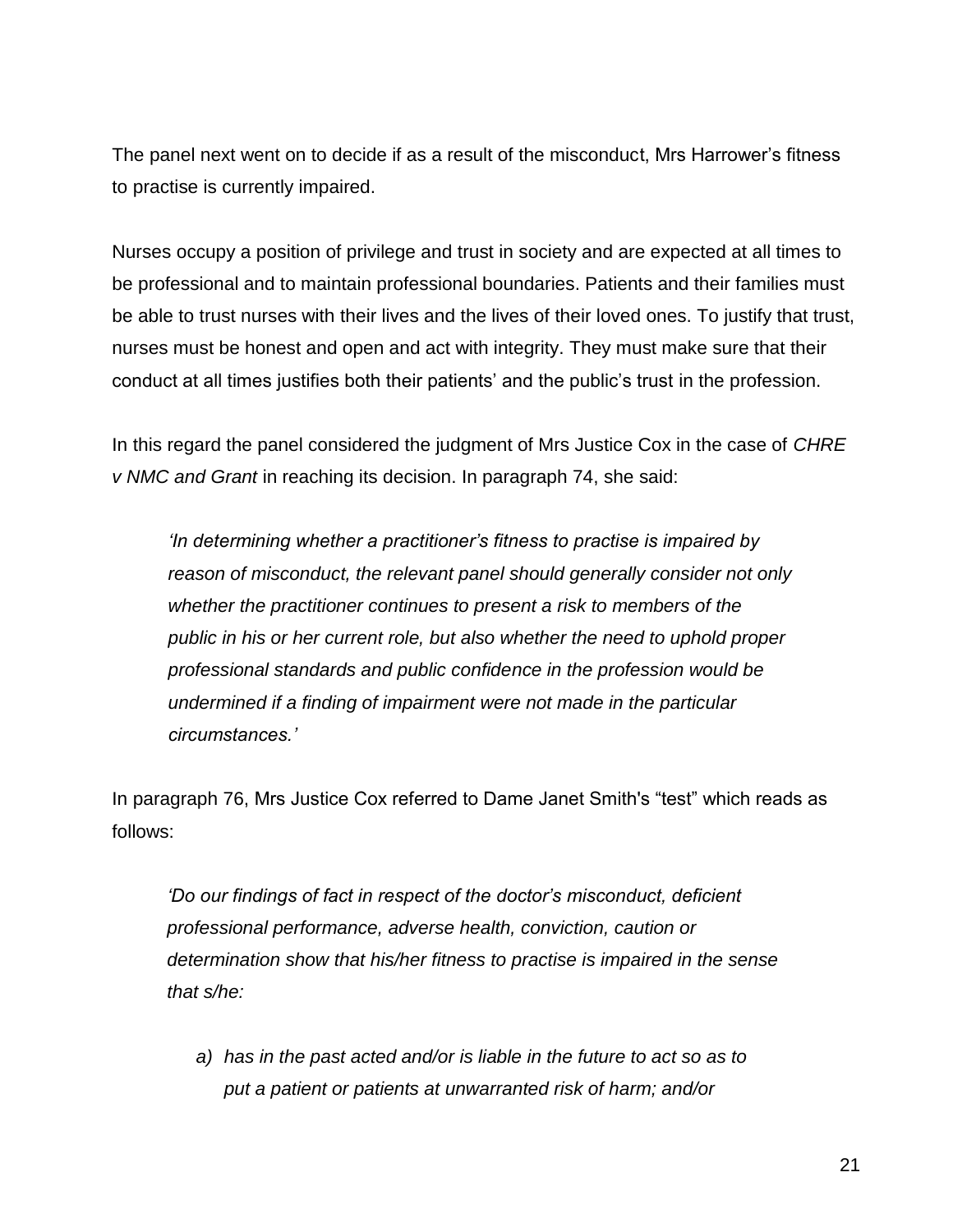- *b) has in the past brought and/or is liable in the future to bring the medical profession into disrepute; and/or*
- *c) has in the past breached and/or is liable in the future to breach one of the fundamental tenets of the medical profession; and/or*
- *d) …*

Having carefully reflected on the facts and the evidence relied upon in this case, the panel determined that limbs a – c of Dame Janet Smith's test are engaged in relation to charges 1 and 2.

The panel finds that Mrs Harrower's actions have in the past placed a patient at an unwarranted risk of harm. The panel noted that no actual harm was caused by the inappropriate restraint applied on the patient by Mrs Harrower but that there was a real risk of significant harm as a result. The panel determined that Mrs Harrower's misconduct had breached the fundamental tenets of the nursing profession, in particular to provide compassionate care, and therefore brought its reputation into disrepute. It was satisfied that confidence in the nursing profession would be undermined if its regulator did not find charges relating to misconduct extremely serious. In its considerations on whether a finding of impairment is necessary, the panel had regard to *Cohen v General Medical Council.* 

The panel was satisfied that the misconduct in this case is capable of remediation. The panel determined that Mrs Harrower's misconduct was not fundamentally incompatible with remaining on the register. Therefore, the panel carefully considered the evidence before it in determining whether or not Mrs Harrower has remedied her deficiencies.

Regarding insight, the panel had regard to the reflective piece written by Mrs Harrower and noted that she demonstrates some reflection and insight into her failings as a nurse.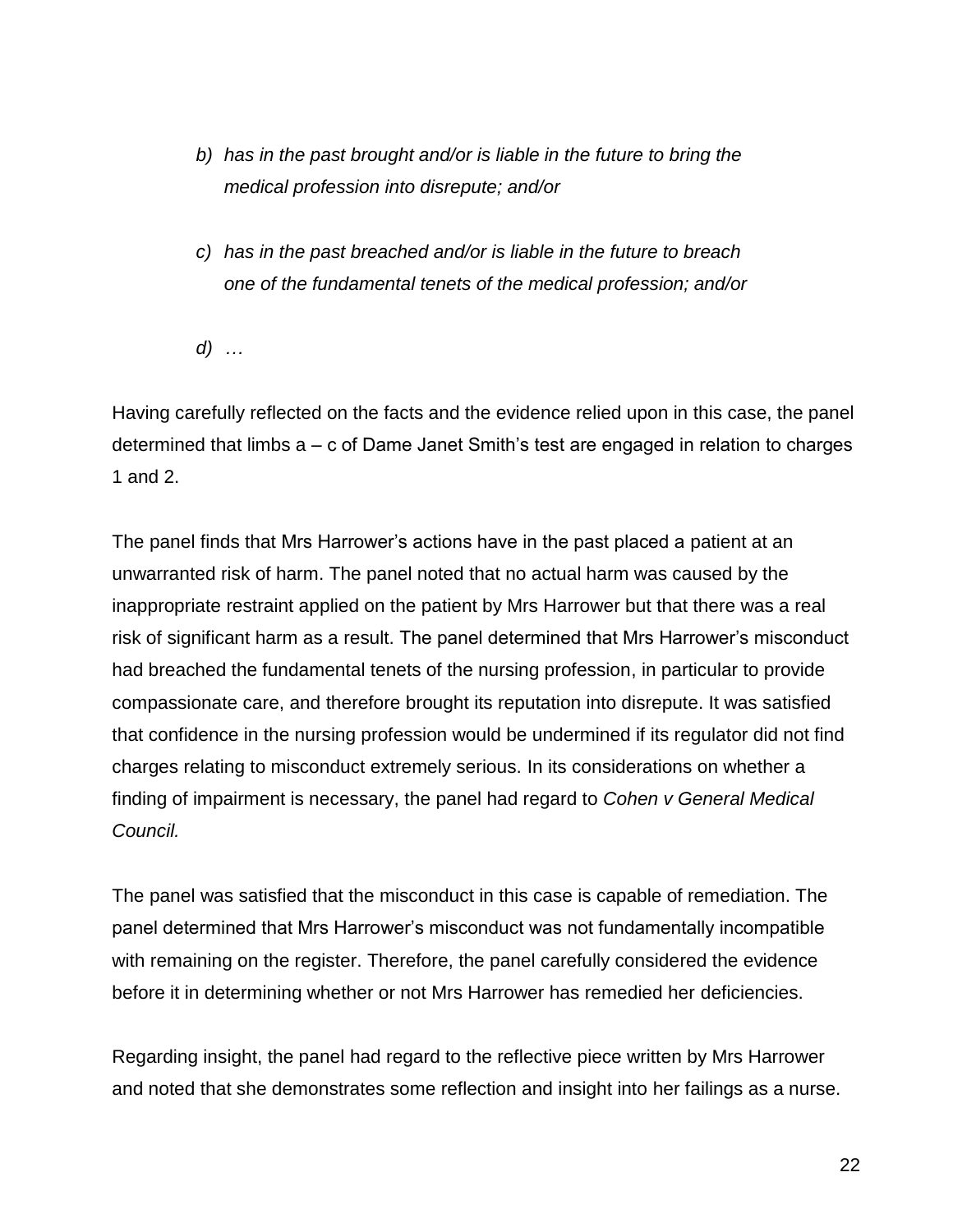However, it determined that Mrs Harrower has based her reflections on a version of events that the panel has not found to be credible. The panel noted that there was some acknowledgement from Mrs Harrower of her failings and but it was concerned that the reflections provided did not appropriately address the impact of her failings on the patient or how she would handle similar situations differently in the future. The panel further noted that Mrs Harrower has not addressed the inappropriateness of the restraint she used and the potential for harm from using that restraint.

The panel considered that Mrs Harrower did not demonstrate insight into the impact that her verbal aggression and inappropriate behaviour could have on the reputation of the profession, nor did she demonstrate sufficient insight into how her conduct could have negatively impacted upon her colleagues. The panel therefore describes Mrs Harrower's insight as limited and developing. The panel was not satisfied that Mrs Harrower's insight is at a level that demonstrates the conduct is highly unlikely to be repeated.

The panel considered whether Mrs Harrower has demonstrated any evidence of steps she may have taken to strengthen her practice. The panel took into account that Mrs Harrower stated *"My instincts and actions are from the instruction I received from 1988 onwards."* and that she considered that she may be suited to a less intense working environment. The panel noted that Mrs Harrower indicated in her reflections that she would like to take a refresher course. However, the panel did not have any evidence before it to demonstrate any relevant training Mrs Harrower may have undertaken to bring her skills up-to-date and strengthen her practice. The panel also did not have any evidence before it to demonstrate steps Mrs Harrower has taken to alleviate the stresses that can arise from high intensity situations and how to manage her behaviours in order not to repeat the conduct found proved.

The panel noted that Mrs Harrower wrote *"I asked my manager if I should quit several times, but she laughed the question off"* but it determined that it would be Mrs Harrower's own responsibility to determine whether she is capable of working as a nurse at any given time.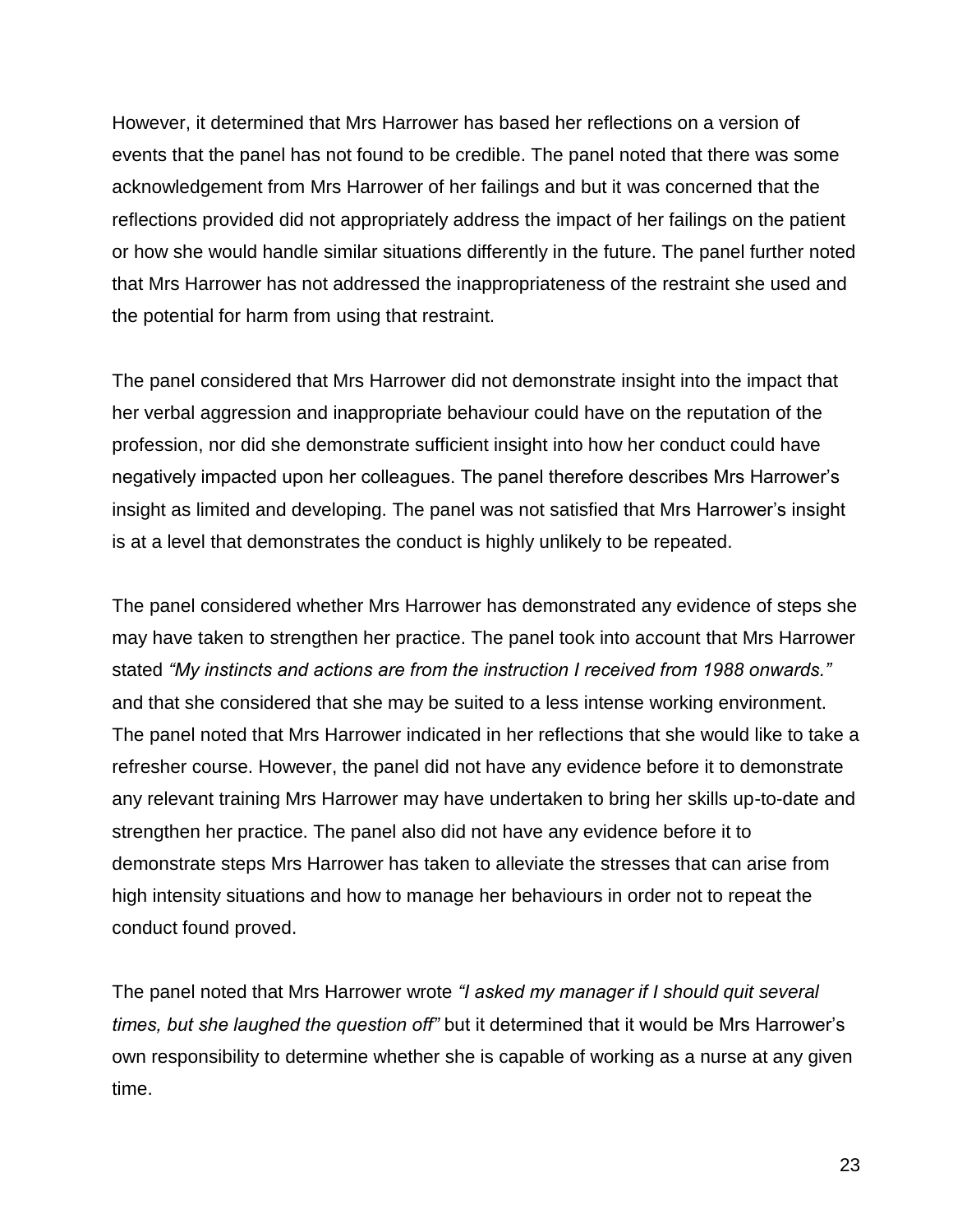The panel further noted that in her reflections, Mrs Harrower explored areas of work which may be suitable for her and stated "*I like the sound of Hospice work, where my compassion and empathy would fit in nicely."* The panel noted that Mrs Harrower's actions during the incident on 11 December 2019 were lacking empathy and compassion for the patient and that nursing practice in any environment requires these qualities to be expressed at all times.

On the basis of the evidence before it, the panel determined that there remains a risk of repetition of the misconduct identified.

## [PRIVATE]

The panel bore in mind that the overarching objectives of the NMC; to protect, promote and maintain the health, safety, and well-being of the public and patients, and to uphold and protect the wider public interest. This includes promoting and maintaining public confidence in the nursing and midwifery professions and upholding the proper professional standards for members of those professions. The panel therefore decided that a finding of impairment is necessary on the grounds of public protection.

In addition, the panel determined that a finding of impairment on public interest grounds is also required because the public would not expect a nurse to act in the way Mrs Harrower did, as it expects nurses to adhere to appropriate professional standards and to safeguard the health and wellbeing of patients at all times. The panel concluded that public confidence in the profession would be undermined if a finding of impairment were not made in this case.

Having regard to all of the above, the panel was satisfied that Mrs Harrower's fitness to practise is currently impaired.

#### **Sanction**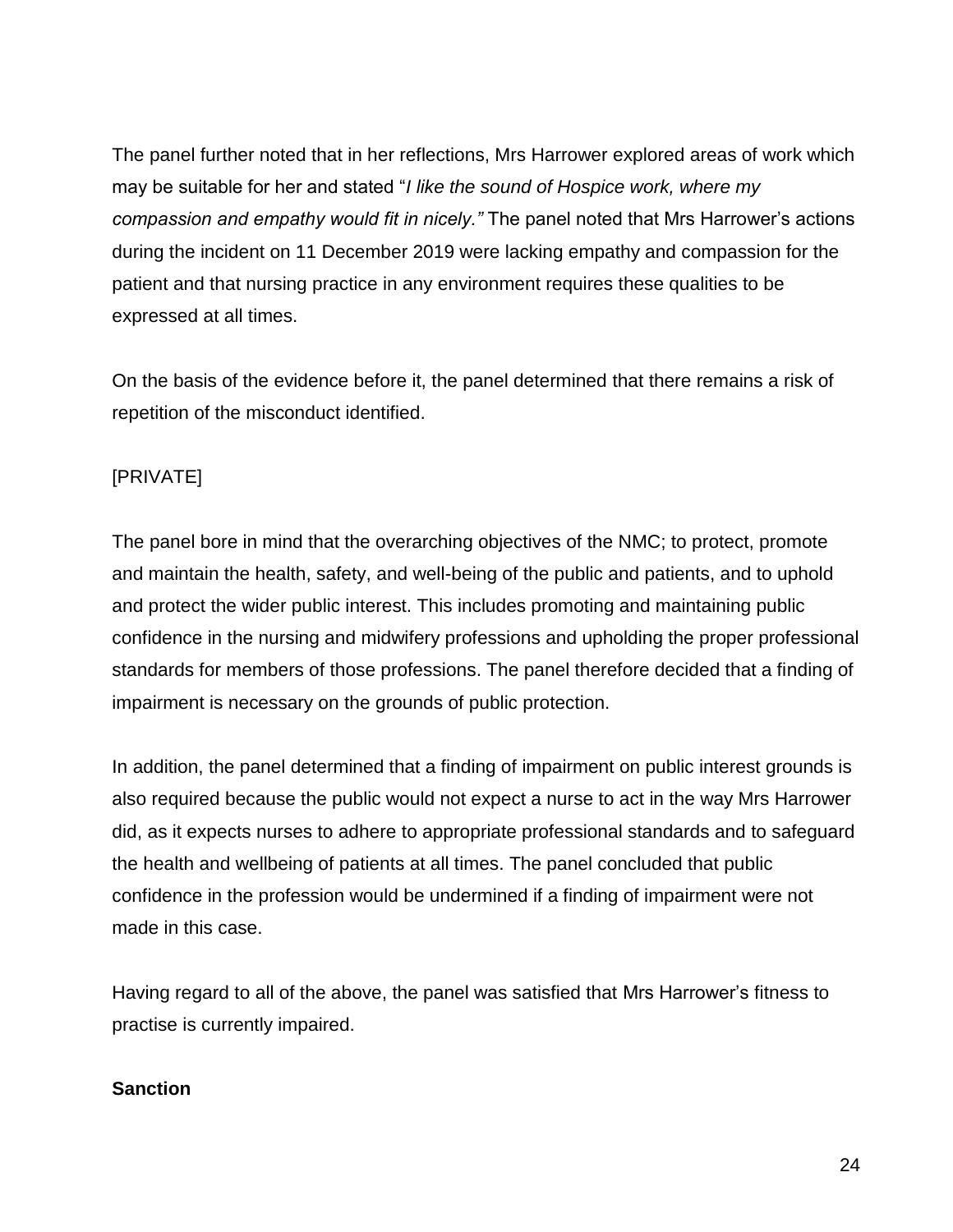The panel has considered this case very carefully and has decided to make a suspension order for a period of one year. The effect of this order is that the NMC register will show that Mrs Harrower's registration has been suspended.

In reaching this decision, the panel has had regard to all the evidence that has been adduced in this case and had careful regard to the Sanctions Guidance (SG) published by the NMC.

#### **Submissions on sanction**

Mr Adedeji informed the panel that in the Notice of Hearing, dated 10 March 2022, the NMC had advised Mrs Harrower that it would seek the imposition of a striking off order if it found Mrs Harrower's fitness to practise currently impaired.

Mr Adedeji submitted that the patient was not harmed as a result of Mrs Harrower's actions. However, he reiterated that the potential for physical and mental harm to this vulnerable patient was extremely high. Mr Adedeji noted that it was known to Mrs Harrower that patients within the HDU are expected to be disorientated, confused and of a limited capacity as a result of coming out of sedation.

Mr Adedeji submitted that the conduct demonstrates attitudinal concerns which are more difficult to put right. He invited the panel to consider whether Mrs Harrower has demonstrated that she is capable of remediating the concerns. He submitted that there is not enough put before the panel by Mrs Harrower to determine that the deficiencies identified are capable of remediation.

Regarding insight, Mr Adedeji submitted that there is some insight demonstrated by Mrs Harrower but that there is inadequate reflection on the impact of her actions on this patient, her colleagues or the profession as a whole.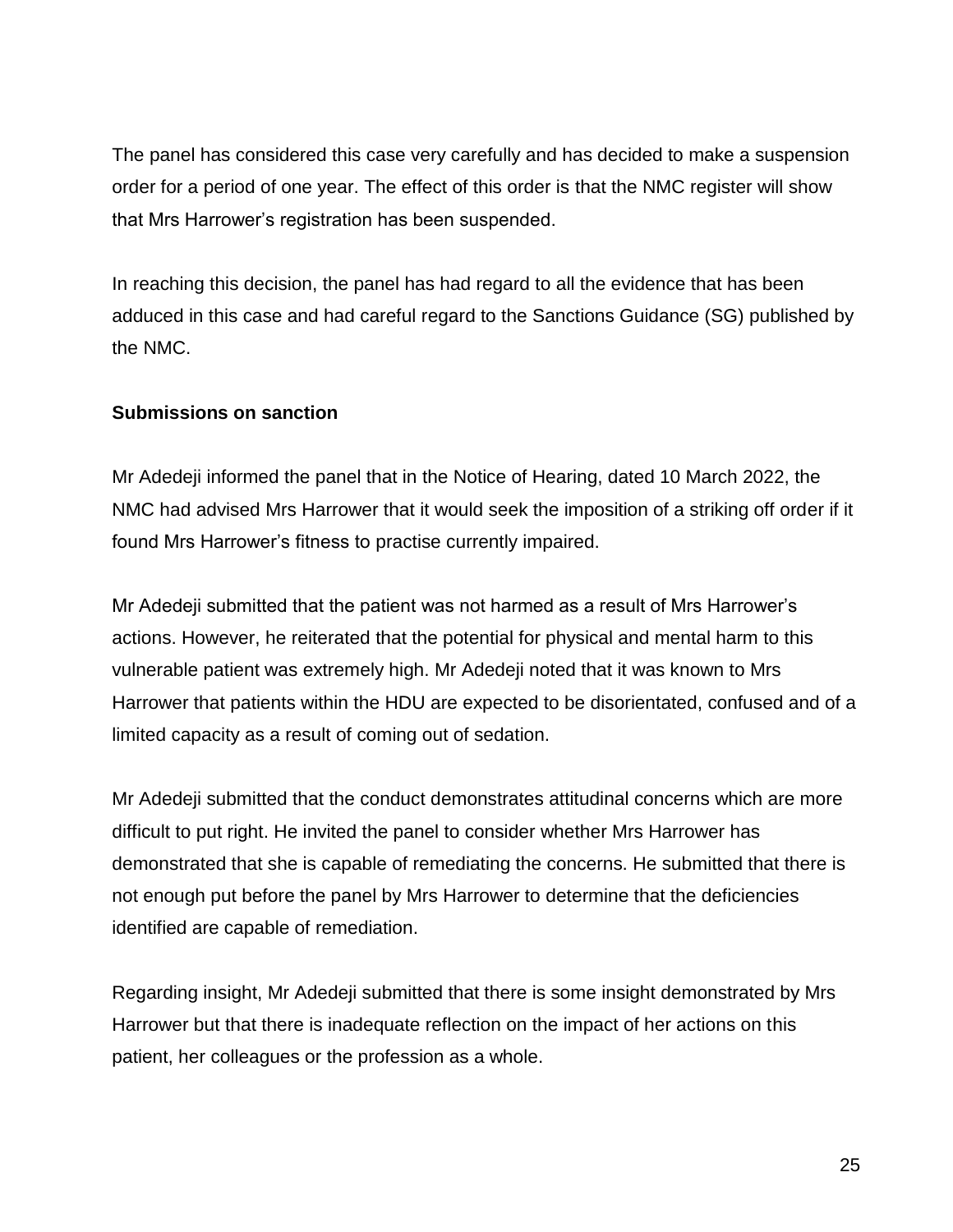Mr Adedeji submitted that Mrs Harrower has not taken the opportunity to demonstrate that she realises the impact of her actions. [PRIVATE]. He further submitted that Mrs Harrower has not demonstrated in her reflections that she is able to make a correct judgement regarding whether she is capable of working at any given time.

Mr Adedeji submitted that based on Mrs Harrower's previous actions her conduct is capable of being repeated.

Mr Adedeji submitted that this is conduct that the public would never expect from a registered nurse. He submitted that the public would be concerned to learn that a nurse was verbally and physically attacking not only a patient, but a patient who was coming out of sedation in the high dependency unit. He submitted that a striking off order was therefore the appropriate sanction.

Mr Adedeji submitted that taking no further action or a caution order would not be appropriate in this case as it involves verbal and physical abuse to a patient and would not protect the public or uphold professional standards.

Mr Adedeji submitted that a conditions of practice order could potentially provide some level of public protection and offer Mrs Harrower an opportunity to continue training and remediating the concerns. However, he submitted that the misconduct found proved is worrying and suggests an underlying issue with Mrs Harrower's attitude. He submitted that Mrs Harrower had denied using the abusive words to the patient from the outset and provided a version of events which was not credible. [PRIVATE]. Mr Adedeji therefore submitted that a conditions of practice order would not be appropriate.

Mr Adedeji submitted that imposing a suspension order would provide public protection against a risk of future harm. However he submitted that this would undermine public confidence in the profession and reflect badly on the NMC given the seriousness of the misconduct found proved. He submitted that a suspension order would not satisfy the public interest in this case.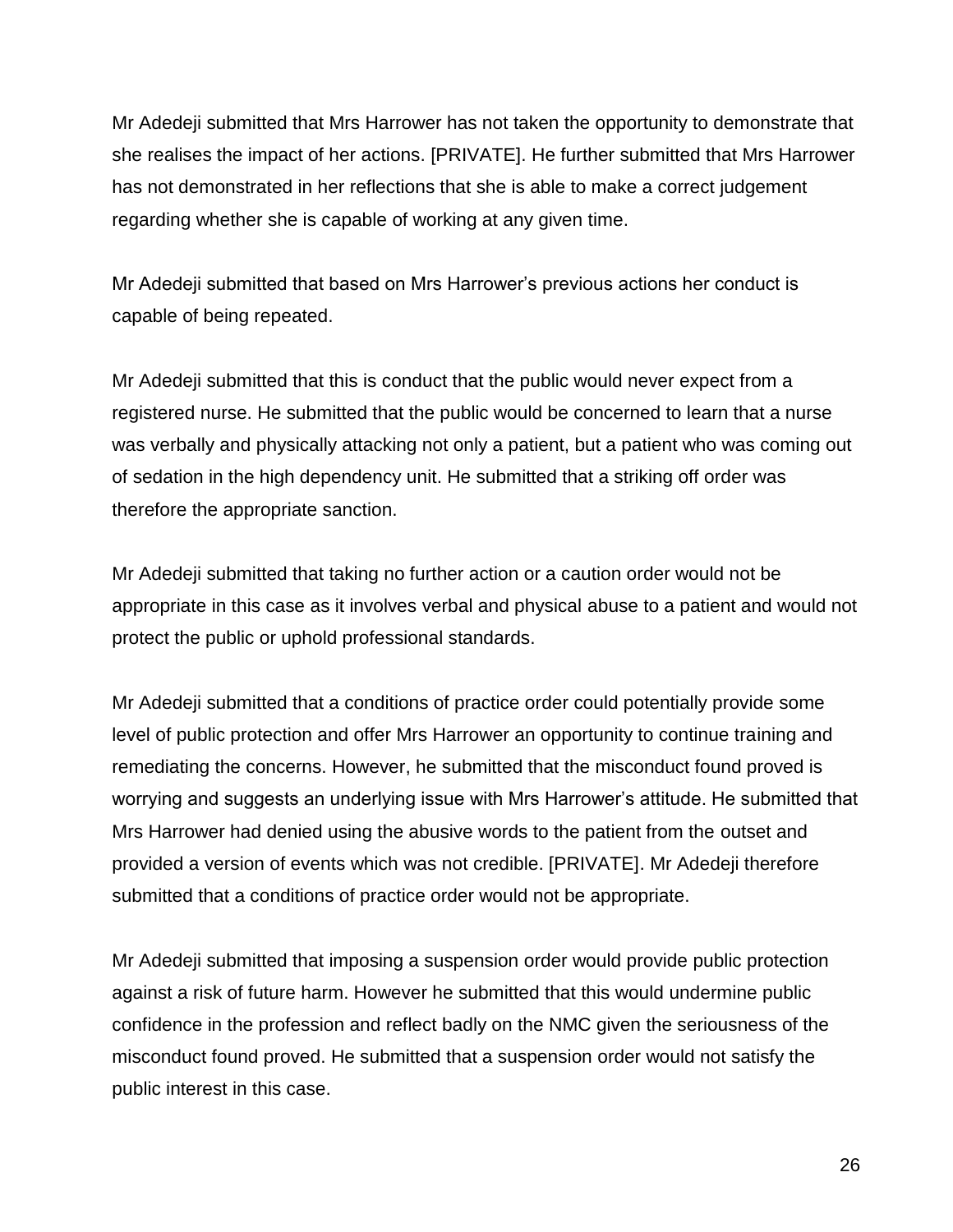Mr Adedeji therefore invited the panel to impose a striking off order.

The panel accepted the advice of the legal assessor.

#### **Decision and reasons on sanction**

Having found Mrs Harrower's fitness to practise currently impaired, the panel went on to consider what sanction, if any, it should impose in this case. The panel has borne in mind that any sanction imposed must be appropriate and proportionate and, although not intended to be punitive in its effect, may have such consequences. The panel had careful regard to the SG. The decision on sanction is a matter for the panel independently exercising its own judgement.

The panel took into account the following aggravating features:

- The conduct placed a vulnerable patient at risk of suffering harm;
- Lack of sufficient insight into the failings and the impact on patients, the profession and colleagues;
- Absence of action taken to strengthen practice; and
- Abuse of a position of trust.

The panel also took into account the following mitigating features:

• Personal mitigation... [PRIVATE].

The panel first considered whether to take no action but concluded that this would be inappropriate in view of the seriousness of the case. The panel decided that it would be neither proportionate nor in the public interest to take no further action.

It then considered the imposition of a caution order but again determined that, due to the seriousness of the case, and the public protection issues identified, an order that does not restrict Mrs Harrower's practice would not be appropriate in the circumstances. The SG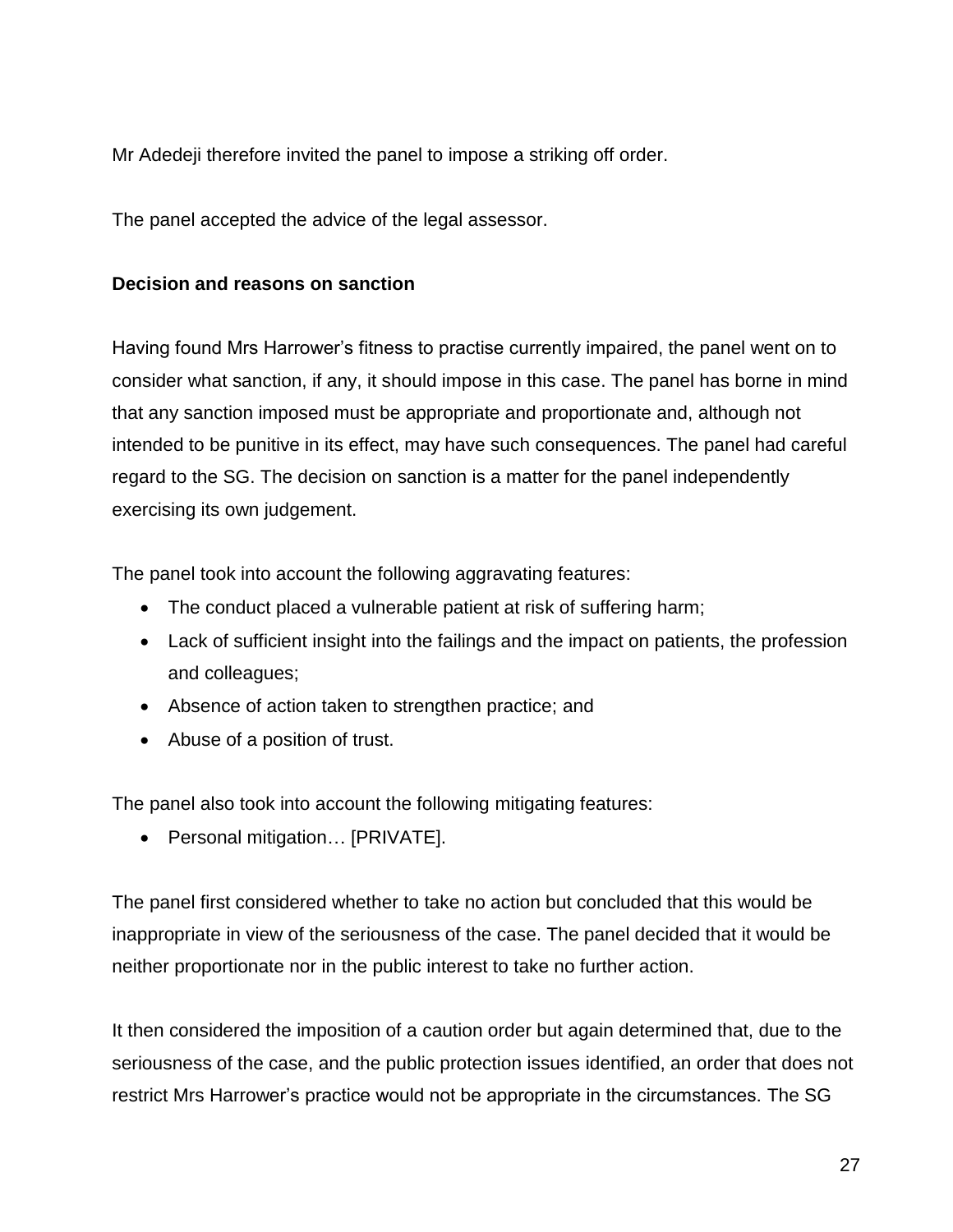states that a caution order may be appropriate where '*the case is at the lower end of the spectrum of impaired fitness to practise and the panel wishes to mark that the behaviour was unacceptable and must not happen again.'* The panel considered that Mrs Harrower's misconduct was not at the lower end of the spectrum and that a caution order would be inappropriate in view of the issues identified. The panel decided that it would be neither proportionate nor in the public interest to impose a caution order.

The panel next considered whether placing conditions of practice on Mrs Harrower's registration would be a sufficient and appropriate response. The panel is mindful that any conditions imposed must be proportionate, measurable and workable. The panel took into account the SG, in particular:

- *No evidence of harmful deep-seated personality or attitudinal problems;*
- *Identifiable areas of the nurse or midwife's practice in need of assessment and/or retraining;*
- *No evidence of general incompetence;*

The panel is of the view that there are no practical or workable conditions that could be formulated, given the nature of the charges in this case. The misconduct identified in this case was not something that can be adequately addressed through retraining alone. The panel noted that the misconduct occurred in the presence of a doctor and two other nurses and therefore determined that conditions that include elements of supervision would not sufficiently manage the risk to the patients in Mrs Harrower's care.

The panel therefore concluded that the placing of conditions on Mrs Harrower's registration would not adequately address the seriousness of this case and would not protect the public.

The panel then went on to consider whether a suspension order would be an appropriate sanction. The SG states that suspension order may be appropriate where some of the following factors are apparent: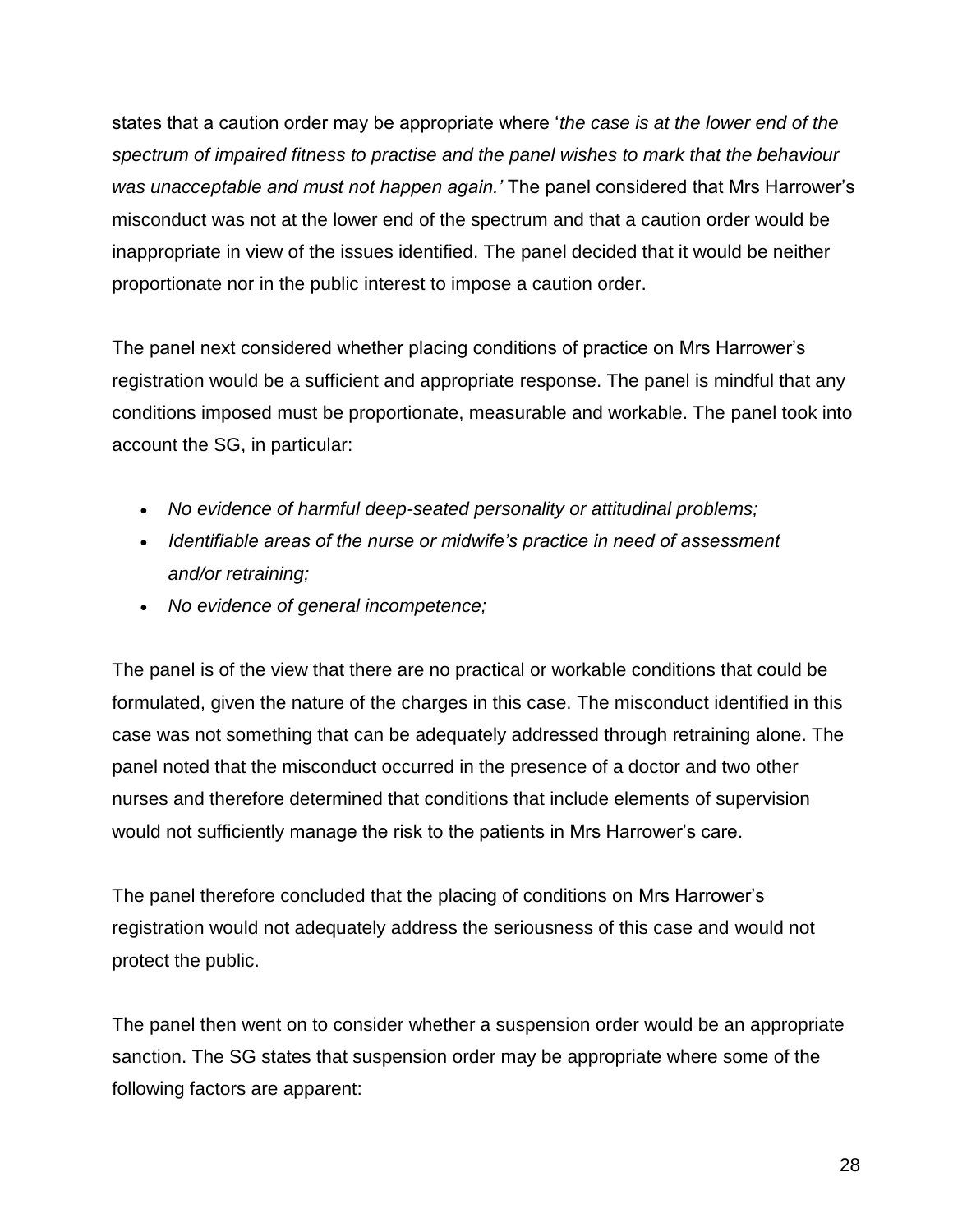- *A single incident of misconduct but where a lesser sanction is not sufficient;*
- *No evidence of harmful deep-seated personality or attitudinal problems;*
- *No evidence of repetition of behaviour since the incident; and*
- *The Committee is satisfied that the nurse or midwife has some insight.*

The panel was satisfied that all the above criteria were met in this case.

The panel was satisfied that in this case, the misconduct was not fundamentally incompatible with remaining on the register.

Balancing all of these factors the panel has concluded that a suspension order would be the appropriate and proportionate sanction.

The panel noted the hardship such an order will inevitably cause Mrs Harrower. However this is outweighed by the public interest in this case.

The panel considered that this order is necessary to mark the importance of maintaining public confidence in the profession, and to send to the public and the profession a clear message about the standard of behaviour required of a registered nurse.

In making this decision, the panel carefully considered the submissions of Mr Adedeji in relation to the sanction that the NMC was seeking in this case. However, the panel considered that a striking off order would be disproportionate at this stage as it is of the view that Mrs Harrower should be given the opportunity to remediate, develop her insight into the incidents and their impact, as well as take steps to strengthen her practice.

Whilst the panel acknowledges that a suspension may have a punitive effect, it would be unduly punitive in Mrs Harrower's case to impose a striking-off order. The panel also noted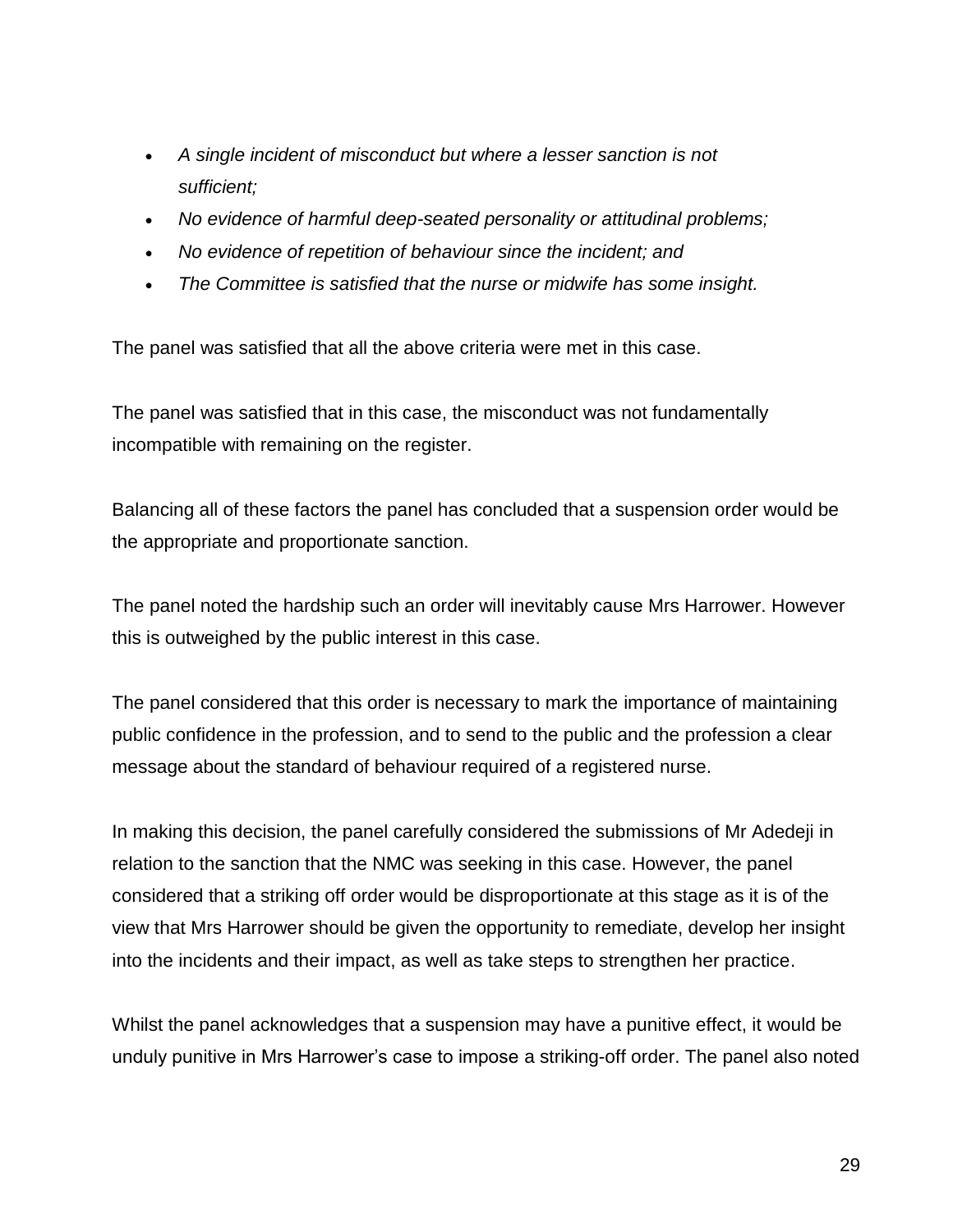that the incidents occurred during a short period of time on one single day and that there were underlying personal factors that potentially contributed to the incidents.

The panel determined that a suspension order for a period of one year was appropriate in this case to mark the seriousness of the misconduct.

At the end of the period of suspension, another panel will review the order. At the review hearing the panel may revoke the order, or it may confirm the order, or it may replace the order with another order.

Any future panel reviewing this case would be assisted by:

- Mrs Harrower's attendance at any future hearing;
- Evidence of, or detailed proposals for, training to update her nursing skills and improve her management of anger and stressful situations;
- A detailed reflective piece which addresses her actions at the time of the incident and the impact they had on the patient, the profession and her colleagues. The reflective piece should include how she would handle a similar situation differently in the future; and
- Evidence of references or testimonials from recent paid or unpaid work in a healthcare setting.

This will be confirmed to Mrs Harrower in writing.

#### **Interim order**

The suspension order cannot take effect until the end of the 28-day appeal period, or, if an appeal is brought, until it has finally been dealt with. The panel therefore considered whether an interim order is required in the specific circumstances of this case. It may only make an interim order if it is satisfied that it is necessary for the protection of the public, is